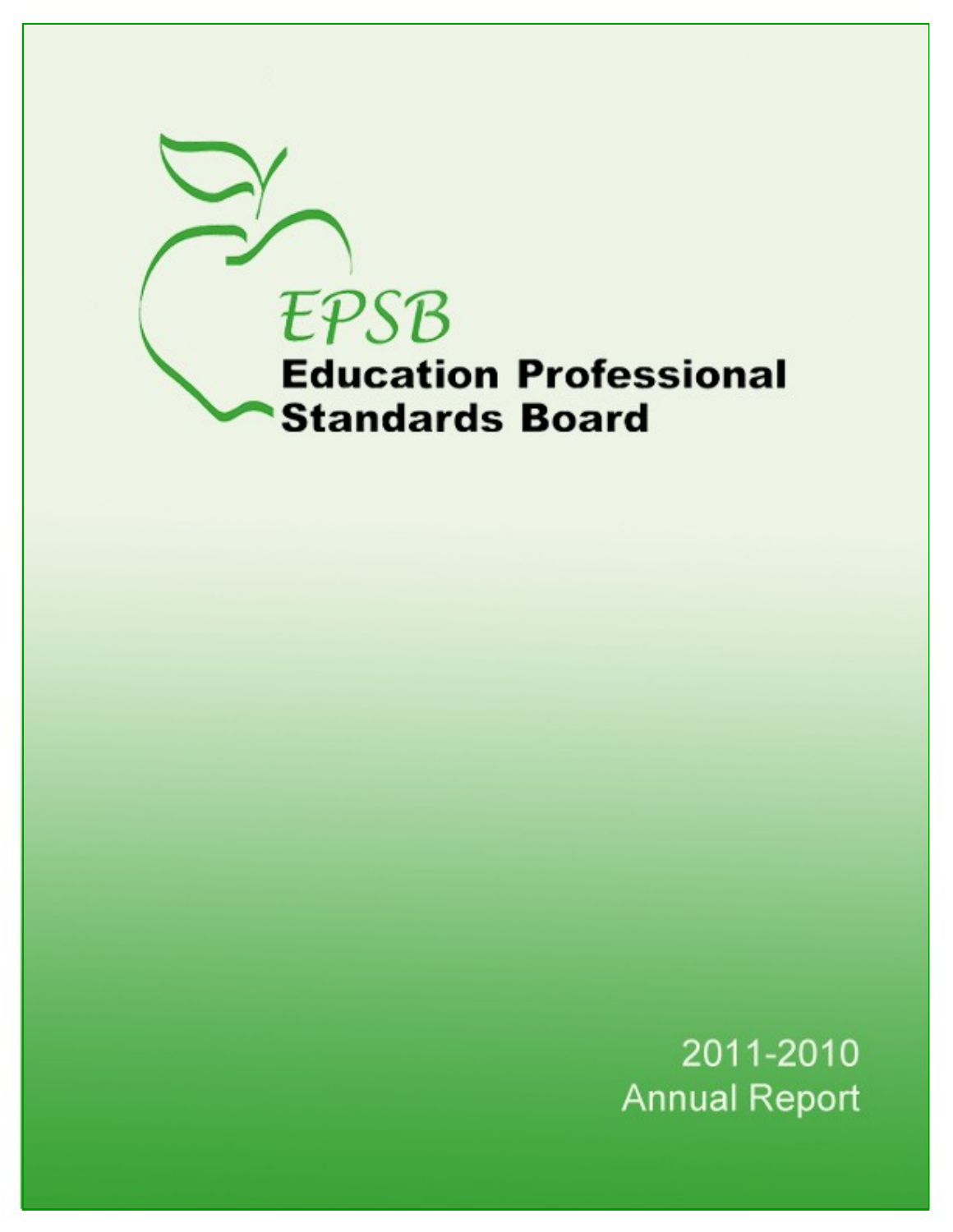

#### **EDUCATION PROFESSIONAL STANDARDS BOARD**

**Steve Beshear** Governor

100 Airport Drive, 3rd Floor Frankfort, Kentucky 40601 Phone (502) 564-4606 Fax (502) 564-7080 www.epsb.ky.gov

**Phillip S. Rogers** Executive Director

It is with great pleasure that I present to Kentucky's Education Professional Standards Board (EPSB) its 2010-2011 report. This report chronicles the progress made on the board's goals from July 1, 2010, through June 30, 2011. Certainly, this report in many ways appears like previous reports, as it should, since it reflects the ongoing responsibilities of the EPSB. In other ways, however, the report documents significant changes and successful implementation of important board policy.

Key points:

- $\bullet$ All master's degree programs approved before May 31, 2008, were closed on December 31, 2010.
- The EPSB has approved new Teacher Leader master's degree programs at 16 Kentucky institutions. Each program focuses on specific ways to close achievement gaps among K-12 students.
- Seven redesigned student-centered principal preparation programs were approved by the EPSB.
- $\bullet$ The EPSB appointed the Program Accreditation and Review Committee (PARC), which has begun to develop suggestions for redesigning the accreditation process for educator preparation programs.
- The P-20 Data Collaborative University/College Work Group meets on a monthly basis for the purpose of  $\bullet$ supporting a link between the institutions preparing educators and the new and expanding P20 Data Collaborative.
- Our annual count of teachers revealed that 42,708 teachers (88 fewer than last year) are teaching in Ken- $\bullet$ tucky's public schools.
- In an effort to improve both efficiency and quality, Kentucky negotiated with the Educational Testing Ser- $\bullet$ vice (ETS) to maintain and administer the Kentucky Specialty Test of Instructional and Administrative Practices (KYPT).
- EPSB staff members continue to collaborate with ETS and several other states to develop a test for elemen- $\bullet$ tary education teachers that will provide separate cut scores for math, science, social studies, and language arts.
- $\bullet$ The EPSB implemented its first online application for certification through a pilot program with Fayette and Jefferson Counties for the TC-4 (emergency substitute) certificate.
- Emergency certificate numbers declined again during this past year, from 462 in 2009-10 to 265 for 2010- 11. This represents the seventh consecutive year the number of emergency certificates has declined.
- The number of teachers using an alternative pathway to certification declined from 1,679 last year to 1,549 this year. This represents the fifth consecutive year the number of teachers using an alternative pathway to certification has declined.
- The Kentucky General Assembly passed legislation for Option 8, which will allow the Teach For America organization to begin work preparing teachers for those eastern Kentucky districts that have contracted with TFA. As of July 31, 2011, TFA officials reported that 19 new teachers are employed in three eastern Kentucky districts for the 2010-11 school year.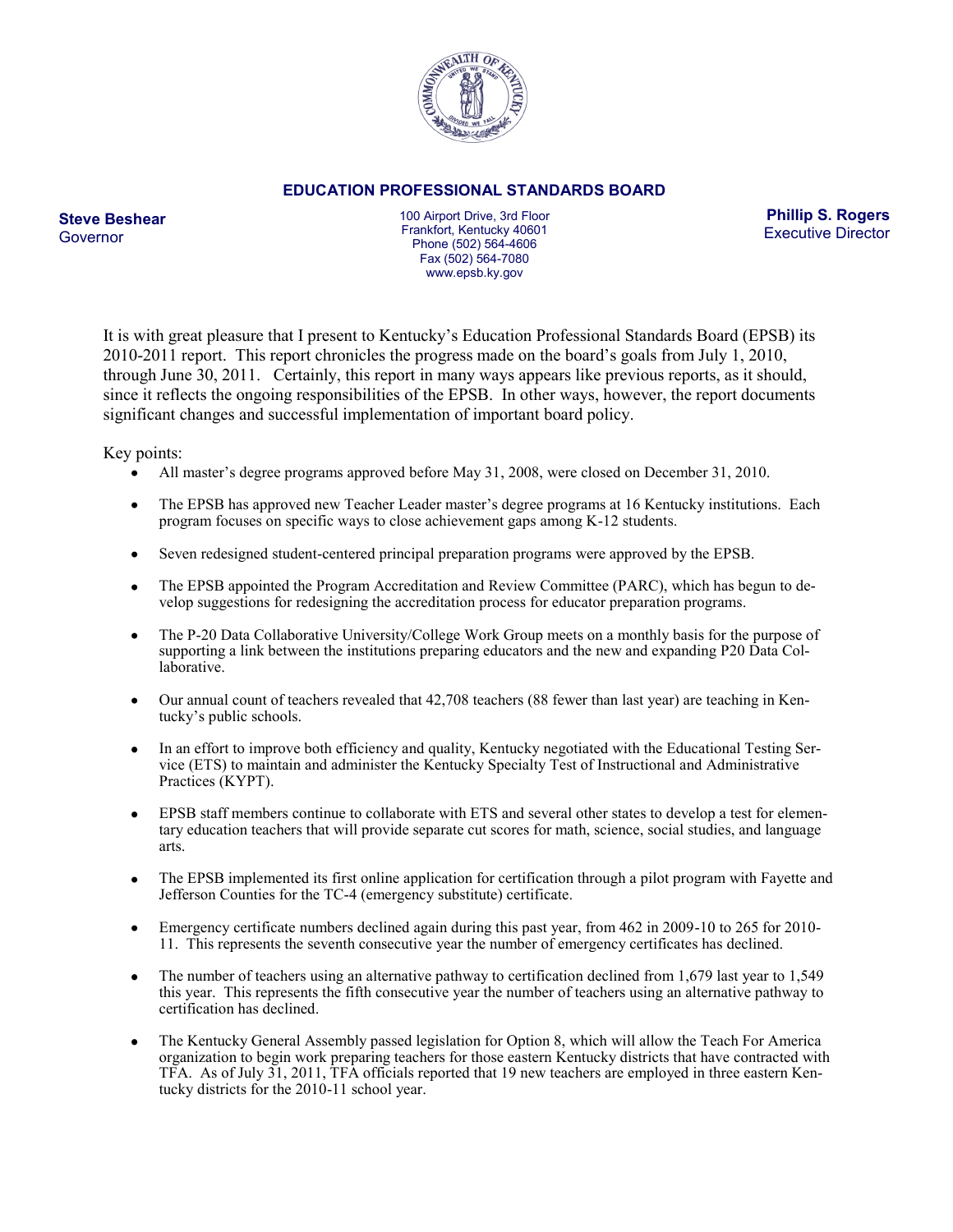- The EPSB reviewed 299 disciplinary cases during 2010. The EPSB dismissed 50 cases (17%), voted to hear 126 cases (42%), and deferred 60 cases (20%) for training or more information. The EPSB voted to admonish 63 educators (21%).
- As of June 30, 2011, 185 pending cases have been referred by the EPSB to a hearing. This reflects about a 10% reduction in pending cases from the previous year.
- 267 applications were presented to the EPSB in 2010 for character and fitness review. The EPSB approved 249 of those applications, denied 10 applications, and deferred 8.
- In 2010, the EPSB revoked 45 certificates and suspended 81.
- The Kentucky Teacher Internship Program (KTIP) has been updated to improve the performance tasks of the Teacher Performance Assessment (TPA). These changes ensure that interns are aware of and using the applicable Kentucky Core Academic Standards as mandated in Senate Bill 1 (SB1).
- Due to helpful budget language provided by the General Assembly, the EPSB was able to reduce the number of out-of-class hours required by KTIP mentors. The savings resulted in the denial of admission to KTIP to only 12 interns compared to 272 who were denied last year due to budget constraints.
- Overall, the EPSB has reduced operating costs from FY2008 by 34%. The total EPSB operating cost for 2008 was \$422,950; for FY2011 our total was \$278,168. The operating costs include building rent, maintenance and repairs, postage, miscellaneous services, telecommunications, supplies, commodities, and travel.
- Printing and mailing costs were reduced significantly:
	- 7,220 notifications of certificates have been sent via email, resulting in savings with printing costs.
	- 11,620 speed messages have been sent via email rather than by USPS, resulting in a savings of \$5,113 in mailing costs alone.
	- Electronic versions of the agenda book and educator misconduct docket have been developed to significantly reduce the agency's printing cost. As of the August 2011 regular meeting of the EPSB, the printing cost for the board agenda books and misconduct docket has been reduced from nearly \$1,000 per meeting to less than \$240.

I hope you have time to take a closer look at the full version of the 2010-2011 EPSB annual report. I believe you will agree that at no time in the history of the EPSB have we been more efficient and effective in meeting our goals. For me, after nearly 12 years in the service of the EPSB, I remain impressed not only by the vision and quality of our board members and staff, but also what we accomplish as we collaborate with our many education partners across the state – it truly is a case in which the whole is greater than the sum of its parts.

Respectively Submitted,

Phillip S. Rogers, Ed.D. Executive Director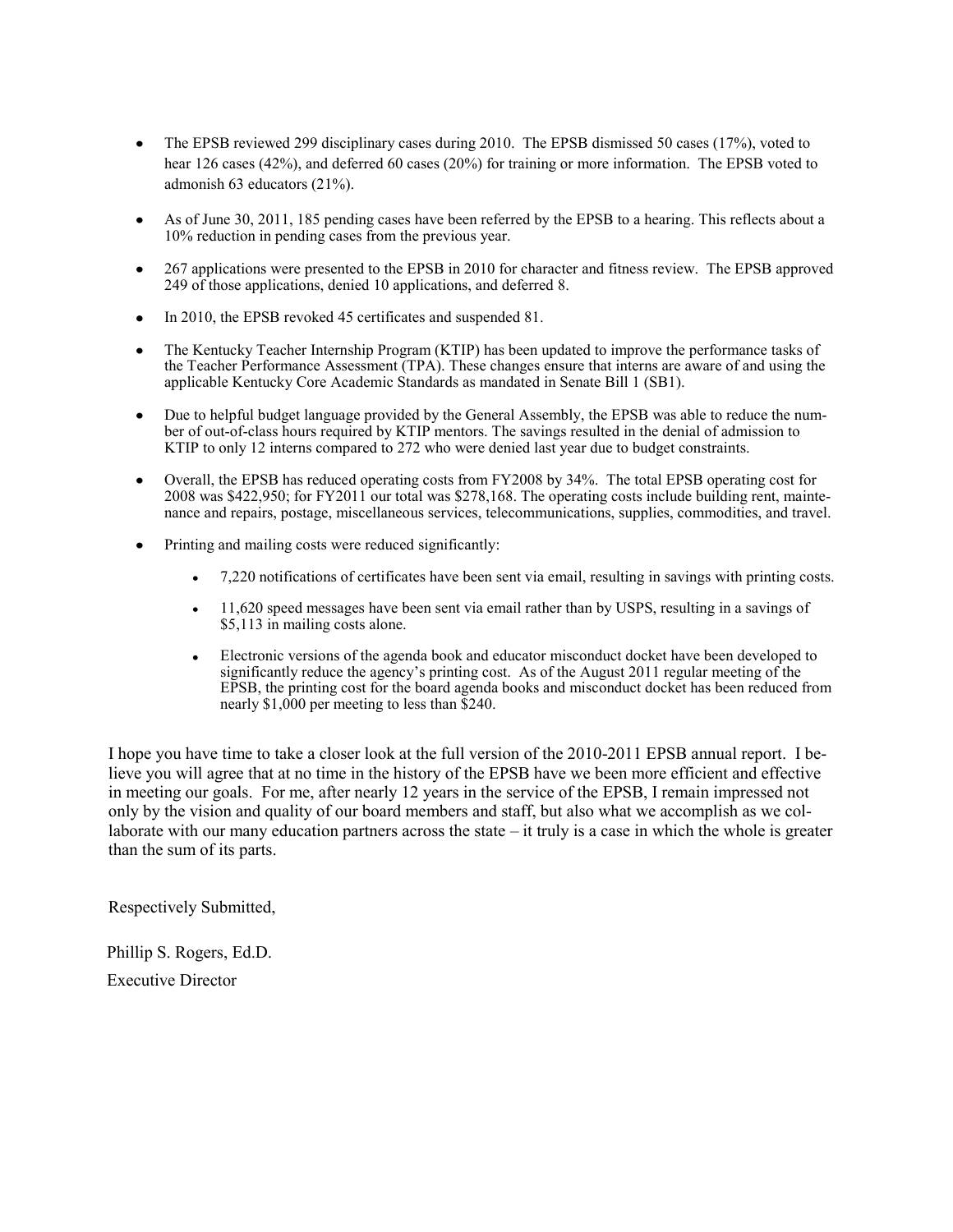# **Progress Report on**

# **EPSB Goals and Strategies**

# **July 1, 2010 - June 30, 2011**

# **Vision Statement**

*Every public school teacher and administrator in Kentucky is an accomplished professional committed to helping all children become productive members of a global society.* 

# **Mission Statement**

*The Education Professional Standards Board, in full collaboration and cooperation with its education partners, promotes high levels of student achievement by establishing and enforcing rigorous professional standards for preparation, certification, and responsible and ethical behavior of all professional educators in Kentucky.* 

#### **Goal 1:**

**Every approved educator preparation program meets or exceeds all accreditation standards and prepares knowledgeable, capable teachers and administrators who demonstrate effectiveness in helping all students reach educational achievement.**

*Strategy 1.1. Maintain regular and rigorous reviews of all program quality indicators.*

- 1.1.1. Approved Teacher Leader Master's Programs as of July 2011:
	- Asbury University
	- Bellarmine University
	- Brescia University
	- Campbellsville University
	- Eastern Kentucky University
	- Georgetown College
	- Morehead State University
	- Murray State University
	- Northern Kentucky University
	- Spalding University
	- University of Louisville
	- Western Kentucky University
	- Union College
	- University of the Cumberlands
	- Lindsey Wilson College
	- University of Kentucky (Educational Leadership only)
- 1.1.2. Approved Principal Redesign programs as of July 2011:
	- Asbury University (new program approved January 2010)
	- Bellarmine University (redesigned program approved March 2011)
	- Morehead State University (redesigned program approved May 2011)
	- Murray State University (redesigned program approved January 2011)
	- Northern Kentucky University (redesigned program approved May 2011)
	- Spalding University (redesigned program approved May 2010)
	- Western Kentucky University (redesigned program approved January 2011)

 $\sqrt{1}$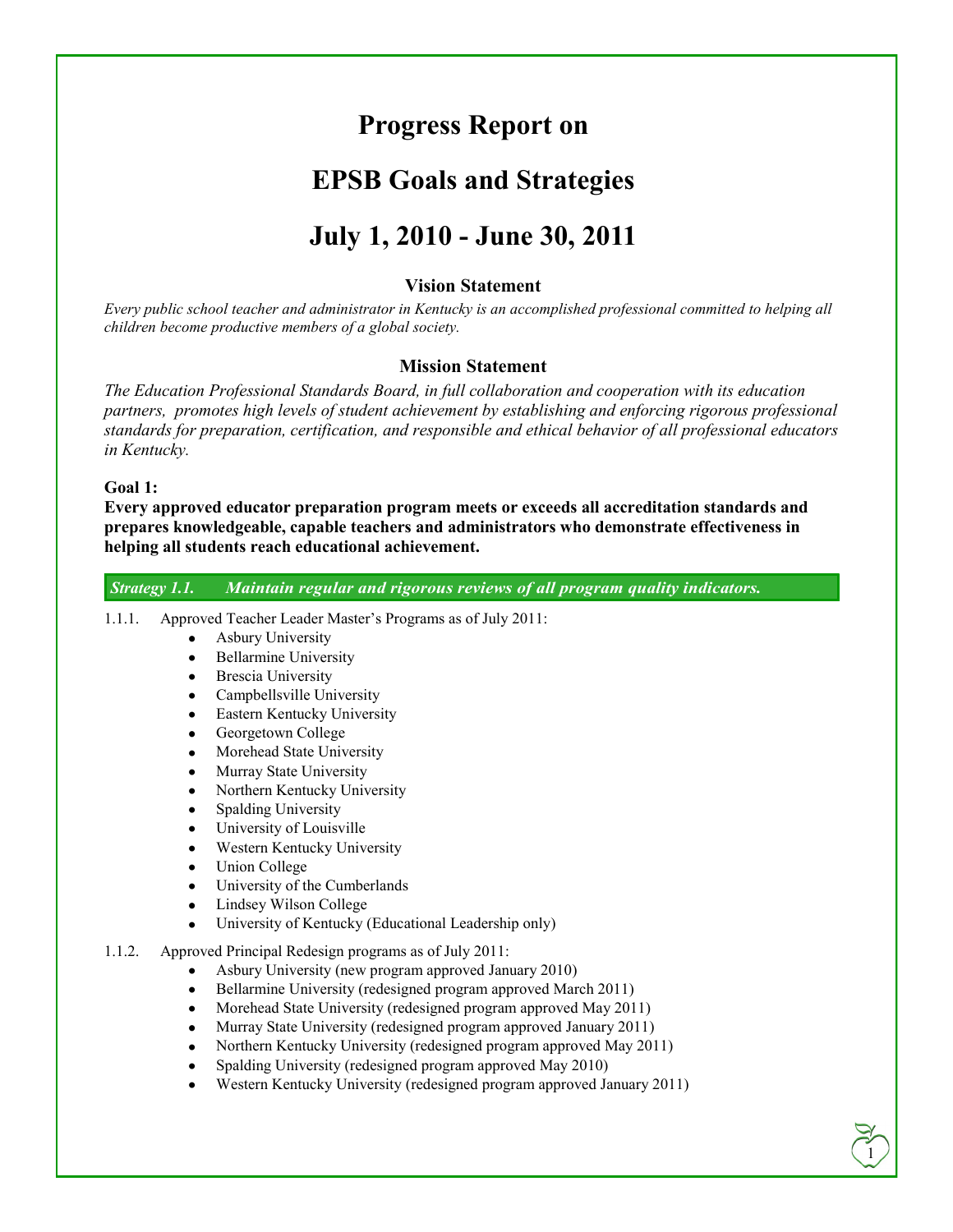- 1.1.3. Accreditation visits fall 2010:
	- Eastern Kentucky University  $\bullet$
	- University of the Cumberlands  $\bullet$
- 1.1.4. Accreditation visits spring 2011:
	- Western Kentucky University  $\bullet$
	- Northern Kentucky University  $\bullet$
	- $\bullet$ Boyce College (Stage Two of Developmental Process)
	- $\bullet$ Jefferson County Public Schools/ACES
- 1.1.5. Accreditation decisions 2010-2011:
	- Centre College  $\bullet$
	- $\bullet$ Union College
- 1.1.6. Program Activity in 2010-2011

| <b>Institution</b>            | Program                                             | <b>Action</b>                                                                                                                                      | Date                     |
|-------------------------------|-----------------------------------------------------|----------------------------------------------------------------------------------------------------------------------------------------------------|--------------------------|
| Alice Lloyd College           | Earth Science                                       | Ended                                                                                                                                              | February 2011            |
| <b>Asbury University</b>      | School Social Work                                  | Approved                                                                                                                                           | August 2010              |
|                               | <b>MAE</b>                                          | Closed                                                                                                                                             | December 2010            |
| <b>Bellarmine University</b>  | Principal Redesign                                  | Approved                                                                                                                                           | March 2011               |
|                               | Family & Consumer<br>Sciences, IECE                 | Closed                                                                                                                                             | February 2011            |
| <b>Berea College</b>          | French, German, Spanish,<br><b>Integrated Music</b> | Ended                                                                                                                                              | February 2011            |
|                               | All programs (15)                                   | Review prior to visit                                                                                                                              | Visit - February<br>2012 |
|                               | MS in Curriculum & In-<br>struction                 | Closed                                                                                                                                             | December 2010            |
| <b>Brescia University</b>     | Teacher Leader                                      | Approved                                                                                                                                           | January 2011             |
|                               | <b>ESL Endorsement</b>                              | Pending - Under Review                                                                                                                             |                          |
| <b>Boyce College</b>          | <b>Continuous Assessment</b><br>Plan                | Reviewed as part of<br>developmental process                                                                                                       | March 2011               |
|                               | <b>MAE</b>                                          | Closed                                                                                                                                             | December 2010            |
| Campbellsville University     | Teacher Leader                                      | Approved                                                                                                                                           | September 2010           |
|                               | Spanish                                             | Pending - Under Review<br>Closed<br>Approved<br>Ended<br>Approved<br>Closed<br>Ended<br>Approved<br>Review prior to visit<br>Review prior to visit |                          |
|                               | MAE $\&$ 5 <sup>th</sup> Year<br>non-degree         |                                                                                                                                                    | December 2010            |
| Eastern Kentucky University   | School Safety<br>Endorsement                        |                                                                                                                                                    | August 2010              |
|                               | <b>ICT</b> Endorsement                              |                                                                                                                                                    | September 2010           |
|                               | Teacher Leader                                      |                                                                                                                                                    | January 2011             |
| Georgetown College            | <b>MAE</b>                                          |                                                                                                                                                    | December 2010            |
|                               | <b>Integrated Music</b>                             |                                                                                                                                                    | February 2011            |
|                               | Math 8-12                                           |                                                                                                                                                    | March 2011               |
| Kentucky Christian University | All programs (4)                                    |                                                                                                                                                    | Visit - Spring 2012      |
|                               | <b>Continuous Assessment</b><br>Plan                |                                                                                                                                                    | Visit - Spring 2012      |

 $\frac{1}{2}$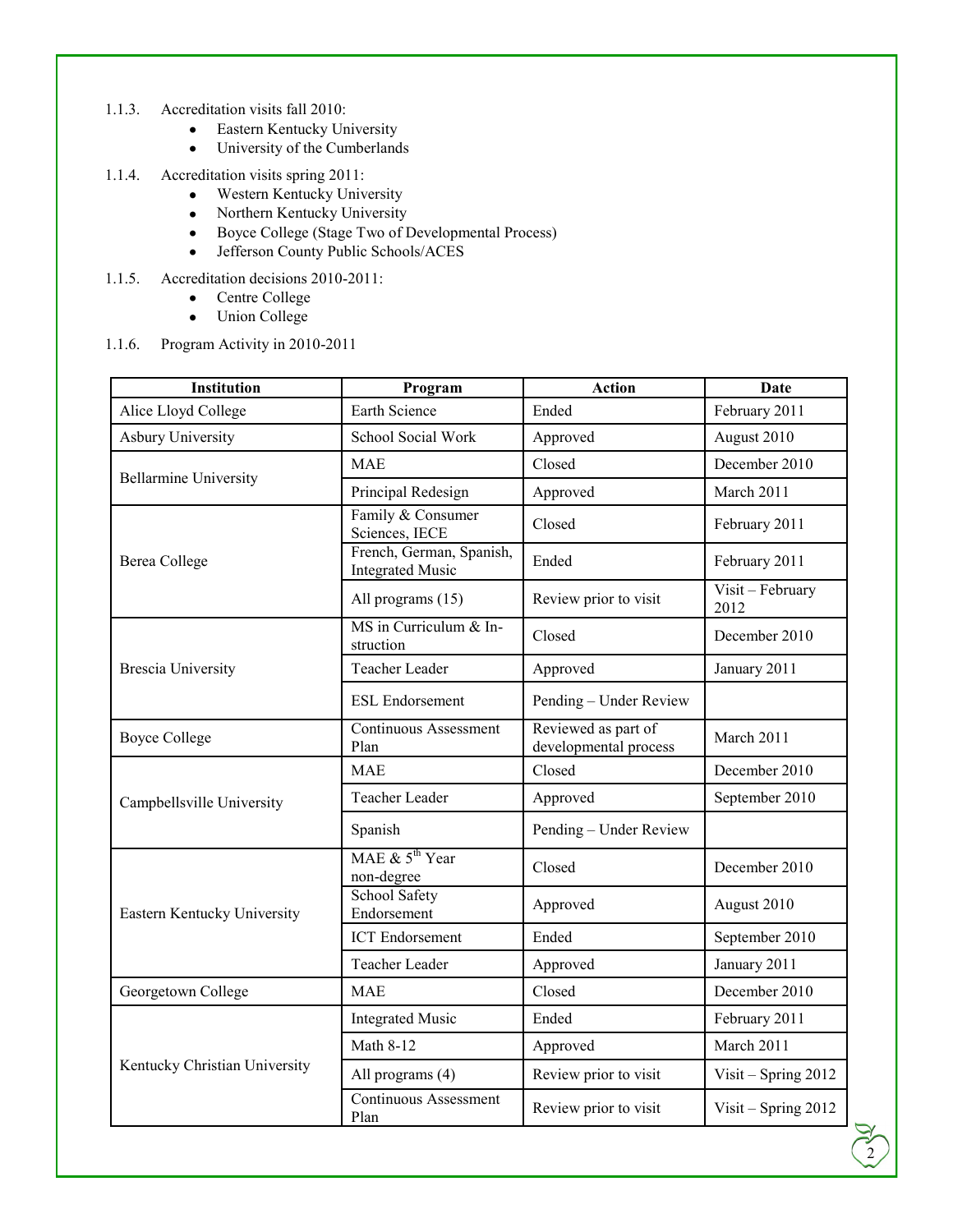| <b>Institution</b> | Program                                                                                                                                                                                                                                            | Action                                                                                          | Date          |
|--------------------|----------------------------------------------------------------------------------------------------------------------------------------------------------------------------------------------------------------------------------------------------|-------------------------------------------------------------------------------------------------|---------------|
|                    | MAE $& 5^{\text{th}}$ Year<br>non-degree                                                                                                                                                                                                           | Closed                                                                                          | December 2010 |
|                    | Chinese (Option 7)                                                                                                                                                                                                                                 | Approved as Pilot                                                                               | May 2010      |
|                    | Chinese MAT, Japanese<br><b>MAT</b>                                                                                                                                                                                                                | Approved                                                                                        | March 2011    |
|                    | Dance                                                                                                                                                                                                                                              | Ended                                                                                           | May 2010      |
|                    | <b>MAE</b>                                                                                                                                                                                                                                         | Closed                                                                                          | December 2010 |
|                    | Teacher Leader                                                                                                                                                                                                                                     | Approved<br>Closed<br>Ended<br>Ended<br>Approved<br>Ended<br>Approved<br>Pending – Under Review | May 2011      |
|                    | MAE $\&$ 5 <sup>th</sup> Year<br>non-degree                                                                                                                                                                                                        |                                                                                                 | December 2010 |
|                    | University of Kentucky<br>University of the Cumberlands<br>Rank I in Secondary Ed<br>School Guidance 5-12,<br>School Guidance K-8<br>Western Kentucky University<br>Principal Redesign<br><b>School Nurse</b><br>Chinese<br><b>Elementary Math</b> |                                                                                                 | January 2011  |
|                    |                                                                                                                                                                                                                                                    |                                                                                                 | January 2011  |
|                    |                                                                                                                                                                                                                                                    |                                                                                                 | January 2011  |
|                    |                                                                                                                                                                                                                                                    |                                                                                                 | February 2011 |
|                    |                                                                                                                                                                                                                                                    |                                                                                                 | March 2011    |
|                    | Specialist                                                                                                                                                                                                                                         |                                                                                                 |               |

*Strategy 1.2. Document and publish information on the quality of each preparation program.*

- 1.2.1. The Accreditation Audit Committee completed biennial reviews for fifteen (15) institutions:
	- $\bullet$ Alice Lloyd College
	- $\bullet$ Bellarmine University
	- Berea College  $\bullet$
	- Brescia University  $\bullet$
	- Campbellsville University  $\bullet$
	- Georgetown College  $\bullet$
	- Kentucky Christian University  $\bullet$
	- Kentucky State University  $\bullet$
	- Kentucky Wesleyan College  $\bullet$
	- Midway College  $\bullet$
	- Morehead State University  $\bullet$
	- Murray State University  $\bullet$
	- $\bullet$ Pikeville College
	- University of Kentucky  $\bullet$
	- University of Louisville  $\bullet$
- 1.2.2. Program approval recommendations were reviewed by the appropriate committees:
	- Teacher Leader proposals Master's Review Committee  $\bullet$
	- Principal Redesign proposals Principal Review Committee  $\bullet$
	- Base, restricted base, and endorsement program proposals Content Area Program Review  $\bullet$ Committee and Reading Committee
	- Conceptual Framework and Continuous Assessment Plan Continuous Assessment Review  $\bullet$ Committee and Reading Committee
- 1.2.3. Accreditation recommendations were presented to the EPSB from the Accreditation Audit Committee:
	- August 2010 Centre College and Union College
	- Completed procedures to present Eastern Kentucky University, University of the Cumberlands, JCPS, and Boyce College (Developmental Process) recommendations to the EPSB in August 2011.

 $\sqrt{3}$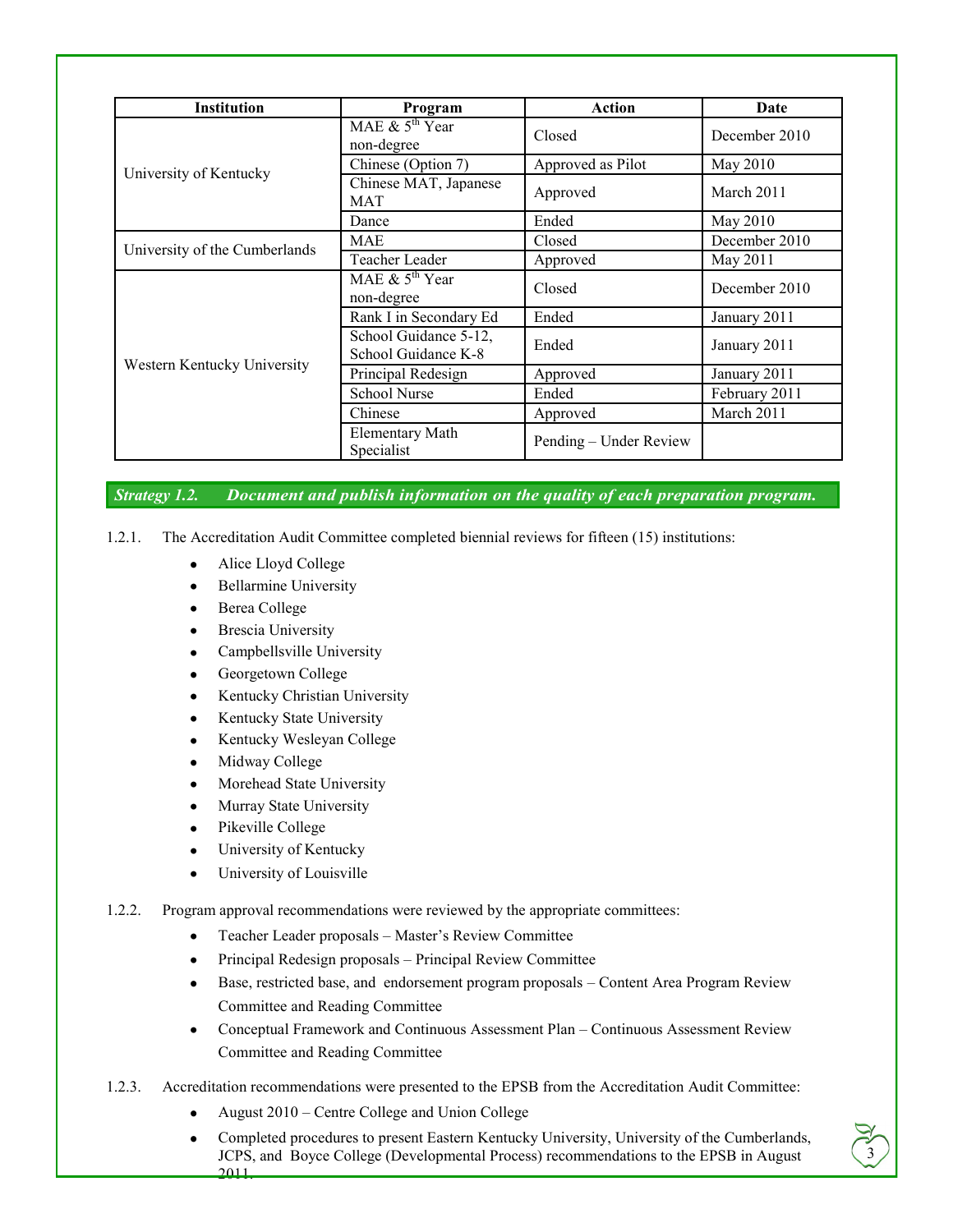- 1.2.4. The Kentucky Educator Preparation Program (KEPP) Report Card was updated for all institutions during the spring 2011 semester following submission of Annual Reports and includes current contact and accreditation information.
- 1.2.5. Institutions participating in the NCATE accreditation pilots 2011-2012 include:
	- Berea College
	- Morehead State University
	- Spalding University  $\bullet$
- 1.2.6. Institutions seeking first NCATE accreditation:
	- Thomas More College Spring 2012
	- Lindsey Wilson College Fall 2012

*Strategy 1.3. Provide technical assistance to support program improvement.*

- 1.3.1. Technical assistance was provided to institutions of higher education (IHE) regarding Teacher Leader Master's program submissions.
- 1.3.2 Technical assistance was provided to IHEs regarding the principal program redesign.
- 1.3.3. Technical assistance on accreditation and program approval was provided to all institutions that requested support. Much of that support is provided via telephone calls and e-mails. Campus visits and EPSB office visits were made for six institutions: Morehead State, Boyce, Thomas More, Midway, Lindsey Wilson, and JCPS.
- 1.3.4. Technical assistance was provided to institutions requesting assistance with Continuous Assessment Plans based on CARC review feedback.
- 1.3.5. Technical assistance was provided to IHEs regarding the online Cooperating Teacher Program computer application.
- 1.3.6. Interpretation and implementation of state regulations related to student teacher placement in the Cooperating Teacher Program were provided by EPSB staff.
- 1.3.7. Guidance was provided to IHE personnel to ensure that each Kentucky student teacher is placed with a qualified supervising teacher through the Cooperating Teacher Program.
- 1.3.8. Assistance was provided to cooperating teachers seeking tuition waivers for their service as cooperating teachers.
- 1.3.9. Technical assistance was provided with admission and exit data reports.
- 1.3.10. Assistance was provided to IHEs regarding the Higher Education Opportunity Act Title II report.
- 1.3.11. The Division of Educator Preparation (DEP) staff arranged to have representatives from WESTAT and ETS at the KACTE spring conference to discuss changes to Title II reporting.
- 1.3.12. Staff provided assistance related to IHEs, K-12 teachers, and others via e-mails and phone calls.
- 1.3.13. Staff provided assistance related to P-20 Data Collaborative University/College Work Group Members.
- 1.3.14. Staff provided guidance and assistance to IHEs regarding Senate Bill 1 requirements.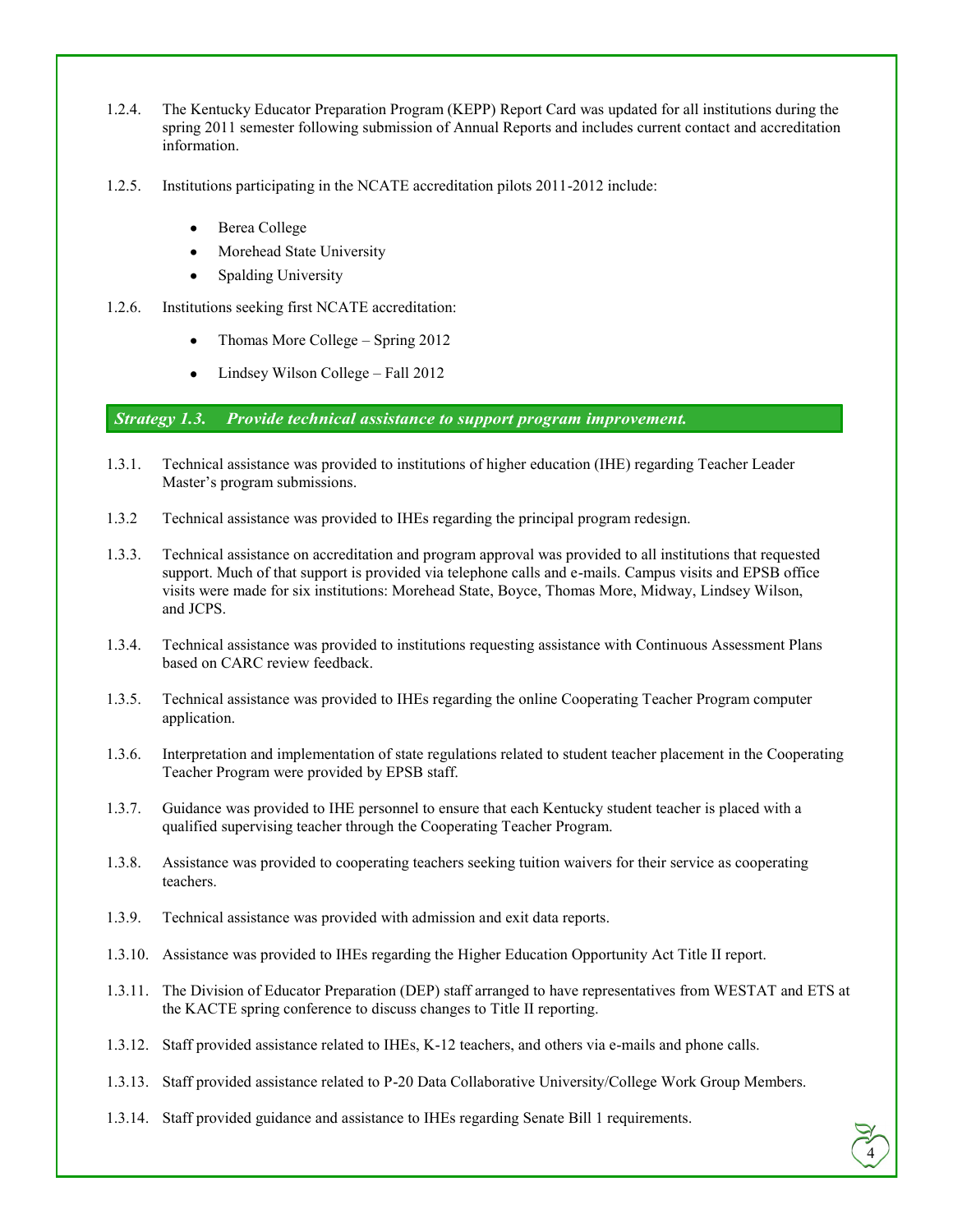#### *Strategy 1.4. Utilize research to inform program improvements.*

- 1.4.1. EPSB staff participated in webinars on the NCATE redesign, Common Core Standards, and Title II updates.
- 1.4.2. In communication with IHEs, EPSB staff received feedback on program submission requirements and submission processes.
- 1.4.3. EPSB staff began active collaboration with KDE, CPE, and outside experts to develop metrics for evaluating program effectiveness at both the initial and advanced levels.
- 1.4.4. EPSB staff began active collaboration with KDE, CPE, and outside experts to evaluate the impact of educator preparation on teachers' preparedness to teach writing.
- 1.4.5. EPSB staff began active collaboration with KDE, CPE, and Kentucky's teacher preparation programs to communicate and plan SB 1 training and information sessions.
- 1.4.6. EPSB staff participated in webinars on the P-20 Data Collaborative, Quality Counts, Common Core Standards, and Senate Bill 1 updates.

## *Strategy 1.5. Review programs to ensure focus on student learning.*

- 1.5.1. The EPSB-appointed committee to review teacher leader master's degree programs convened each month August to November 2010 and January to May 2011, reviewing a total of 25 program proposals.
- 1.5.2. The EPSB appointed the Program and Review Accreditation Committee (PARC) to begin evaluating the program review process and program components, and staff scheduled initial meetings for participants.
- 1.5.3. The EPSB-appointed committee to review the redesigned principal program submissions was convened to ensure that all components are present and focused on instructional leadership. The committee has met four times since October 2010 and reviewed 6 program proposals.

*Strategy 1.6. Maintain a focus on continuous improvement of all preparation programs.*

- 1.6.1. NCATE/State and State-only visit protocols are being reviewed to accommodate the new NCATE accreditation and program approval redesign options.
- 1.6.2. Staff members actively monitor NCATE's process of merging with the Teacher Education Accreditation Council to form the Council for the Accreditation of Educator Preparation.
- 1.6.3. The DEP director presented an update on the division's activities to participants in the KACTE spring conference.

#### *Strategy 1.7. Provide accurate and reliable data to support decision making.*

- 1.7.1. The DEP collects data and presents to the EPSB the annual Cooperating Teacher Data Report.
- 1.7.2. Annual HEOA Title II Report data are collected and presented to the EPSB.
- 1.7.3. The DEP continues to work with EPSB technology staff to improve the functionality and utility of the Cooperating Teacher System.
- 1.7.4. Institutional and program information is updated regularly on the EPSB website.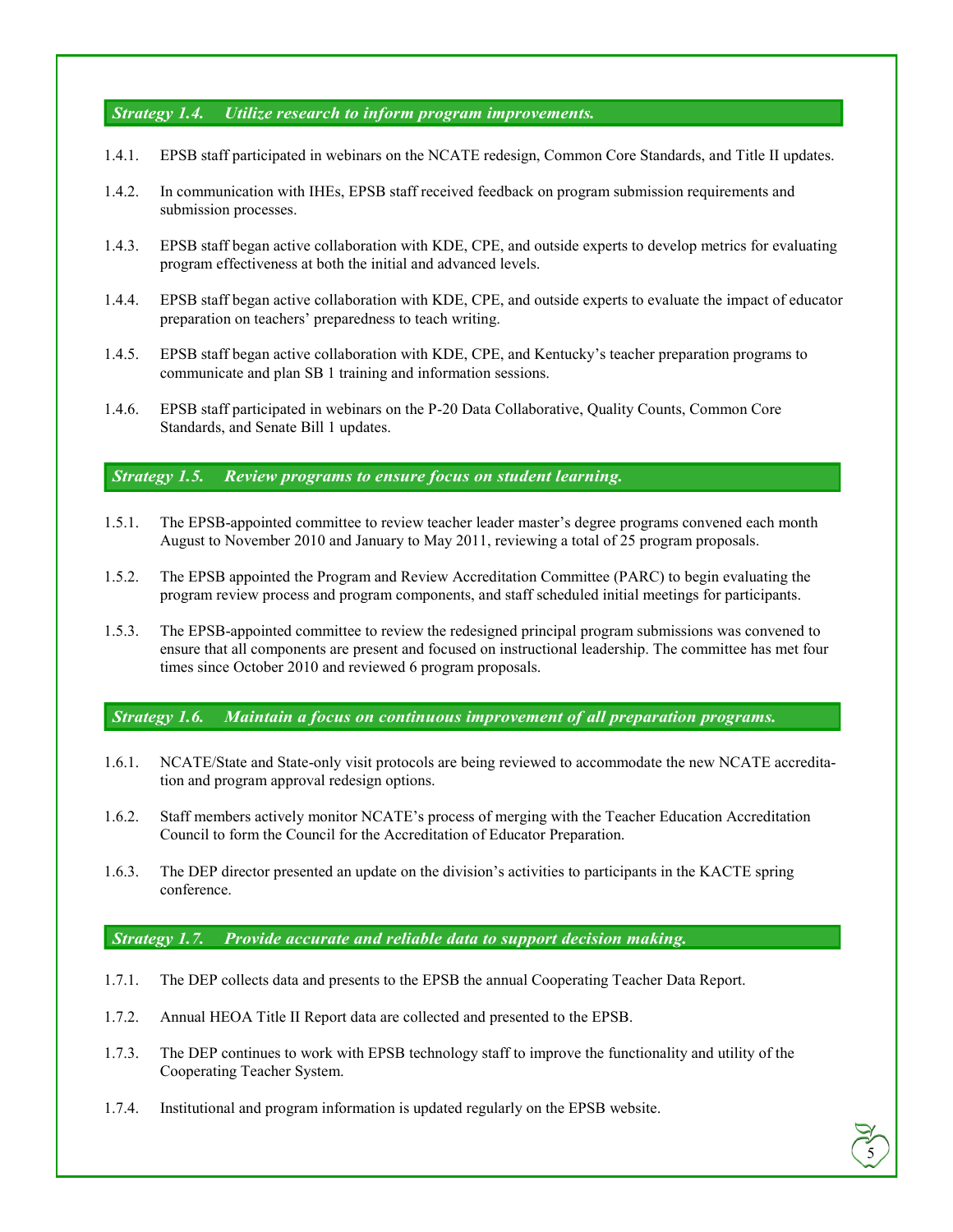- 1.7.5. The P-20 Data Collaborative University/College Work Group Project Specialist communicates with Deans and Chairs of the teacher preparation programs on a monthly basis for the purpose of supporting a link between the institutions preparing educators and the P-20 Data Collaborative.
- 1.7.6. EPSB Staff participates in the KACTE K-ITEP work group which considers approaches to making the best of use of the P-20 Data Repository.

## **Goal 2:**

# **Every professional position in a Kentucky public school is staffed by a properly credentialed educator.**

## *Strategy 2.1. Document every assignment of educators in Kentucky public schools.*

- 2.1.1 Uncertified teachers or those teaching out of their appropriate areas are identified in the Local Educator Assignment Data (LEAD) report, conducted by EPSB staff each fall and spring. Overall, the percentage of teachers who are clearing the report has increased from 99.90% in fall 2006 to our most recent report, fall 2010, where 99.93% of teachers cleared. To put this into actual numbers, of the 41,845 teachers audited in the fall 2010 report, only 37 kicked out due to a problem with certification for all or (usually) part of their teaching schedule. Of those 37 "kick outs," though, 14 were vacant teaching positions at the time of reporting. All of these problems were rectified after KDE contacted districts concerning them, and no SEEK funding was withheld during the 2010-11 school year due to LEAD errors.
- 2.1.2. Discrepancies between educator credentials and the educator's job classification dropped from over 950 when first checked in fall 2005 to under ten unresolved issues in fall 2010. The MUNIS information, received from KDE annually in the fall, is used by EPSB staff to examine non-teaching positions. Because EPSB staff has suggested corrective action during each LEAD report, it is anticipated that districts will maintain a high compliance rate during the 2011-12 school year. Many of these problems stem from the misuse of MUNIS job class categories compared to certifications held, and they can be resolved upon discovery; however, EPSB staff has found major problems over the years, which have been forwarded to the Office of Education Accountability for investigation.

| <b>School Year</b> | <b>Teachers</b> | <b>Principals and Assistant</b><br>Principals | <b>Ratio of All Principals</b><br>to All Teachers |
|--------------------|-----------------|-----------------------------------------------|---------------------------------------------------|
| 2001-2002          | 39,894          | 1,982                                         | 20:1                                              |
| 2002-2003          | 42,852          | 1,997                                         | 21:1                                              |
| 2003-2004          | 42,935          | 2,017                                         | 21:1                                              |
| 2004-2005          | 42,325          | 2,035                                         | 21:1                                              |
| 2005-2006          | 44,790          | 2,079                                         | 22:1                                              |
| 2006-2007          | 44,789          | 2,118                                         | 21:1                                              |
| 2007-2008          | 44,608          | 2,124                                         | 21:1                                              |
| 2008-2009          | 43,620          | 2,146                                         | 20:1                                              |
| 2009-2010          | 42,796          | 2,168                                         | 20:1                                              |
| 2010-2011          | 42,708          | 2,181                                         | 20:1                                              |

2.1.3. Teacher and Principal Count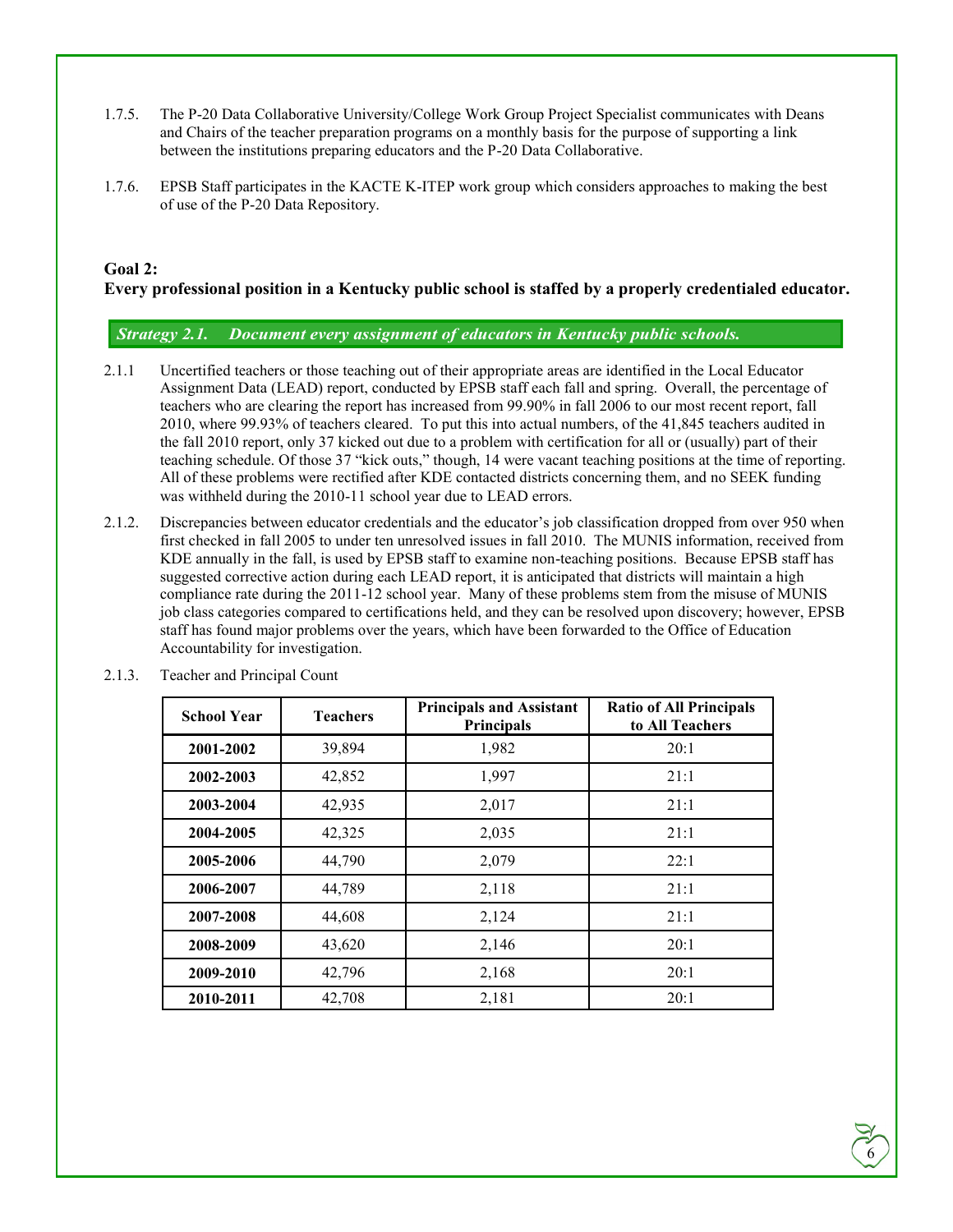2.1.4. Total Applications Processed by the Division of Certification

| School Year | <b>Total</b> |
|-------------|--------------|
| 2005-2006   | 27,369       |
| 2006-2007   | 25,879       |
| 2007-2008   | 24,958       |
| 2008-2009   | 24,448       |
| 2009-2010   | 24,865       |
| 2010-2011   | 25,678       |

# *Strategy 2.2. Document the highly qualified status of all Kentucky teachers as required under NCLB.*

2.2.1. The Highly Qualified Teacher (HQT) Report as required by the No Child Left Behind Act (NCLB) was completed in the spring of 2011. Based upon data entry by the local school districts, Kentucky has 99.4% of its teachers who meet highly qualified status in core academic areas as defined by NCLB, an all-time high number. This figure is compared to a 98.3% HQ rate reported for 2009-10. This increase may be attributed to the way in which teachers of students with moderate and severe disabilities (MSD) must be reported to the federal government. During the December 2009 federal audit of Kentucky's HQT data, the audit team found that the state was not reporting the HQ status of MSD teachers in compliance with federal requirements. Therefore, immediate action was taken by EPSB staff to ensure that the Spring 2010 reflected HQT to comply with federal interpretation. This action resulted in a renewed effort statewide to examine the HQ status of these teachers, and the data in Spring 2011 reflect these positive changes. The complete state-wide HQ teacher report is available by grade range and poverty at [http://www.epsb.ky.gov/Reports/hqreports.asp.](http://www.epsb.ky.gov/Reports/hqreports.asp)

## *Strategy 2.3. Monitor the validity and reliability of teacher and administrator assessments.*

- 2.3.1. The Educational Testing Service (ETS) developed new tests in *French*, *German*, *Spanish,* and *Business Education*. The EPSB adopted passing scores for each test based on the recommendation of a multi-state standard setting study. The particular passing scores will become effective September 1, 2011.
- 2.3.2. Effective September 1, 2011, the Board will require individuals seeking the Reading Specialist endorsement to pass *Teaching Reading* (0204). The test will also be used to deem teachers currently certified but not highly qualified by federal guidelines to teach reading as a Highly Qualified teacher.
- 2.3.3. In March 2010, the EPSB hosted a review of the *Reading Specialist (0300)* test to determine whether the test might be suitable for the new Literacy Specialist endorsement. In July 2010, the EPSB hosted a state-specific standard setting study (SSS) to set a passing score for the test. This passing score will be used for the Literacy Specialist endorsement as well as Highly Qualified status for teaching reading. A recommended passing score of 520 based upon the Kentucky-specific SSS will become effective September 1, 2011.
- 2.3.4. In an effort to reduce the number of assessments special education teachers must take, ETS developed *Special Education: Core Knowledge and Applications (0354)*, *Special Education: Core Knowledge and Mild to Moderate Applications (0543)*, and *Special Education: Core Knowledge and Severe to Profound Applications (0545)* tests. Kentucky teachers and teacher educators participated in a multi-state SSS. The current assessments will remain; however, the new tests will be optional from September 1, 2011 through August 31, 2012 to allow time for institutions to update their programs in preparation for the new assessments.
- 2.3.5. In an effort to improve efficiency as well as the administration and maintenance of the assessment, EPSB staff collaborated with ETS to transfer the Kentucky Specialty Test of Instructional and Administrative Practices (KYPT) to ETS. With no increase in the cost to candidates, ETS has agreed to update and augment content as well as develop two new test forms, a Test at a Glance document (outline and sample questions), and a study guide. Beginning in September of 2011, the *KYPT* will initially be paper-based; however, it will soon be administered by computer. The test will be available for registration in August 2011 with the first administration held in September 2011.

 $\sqrt{7}$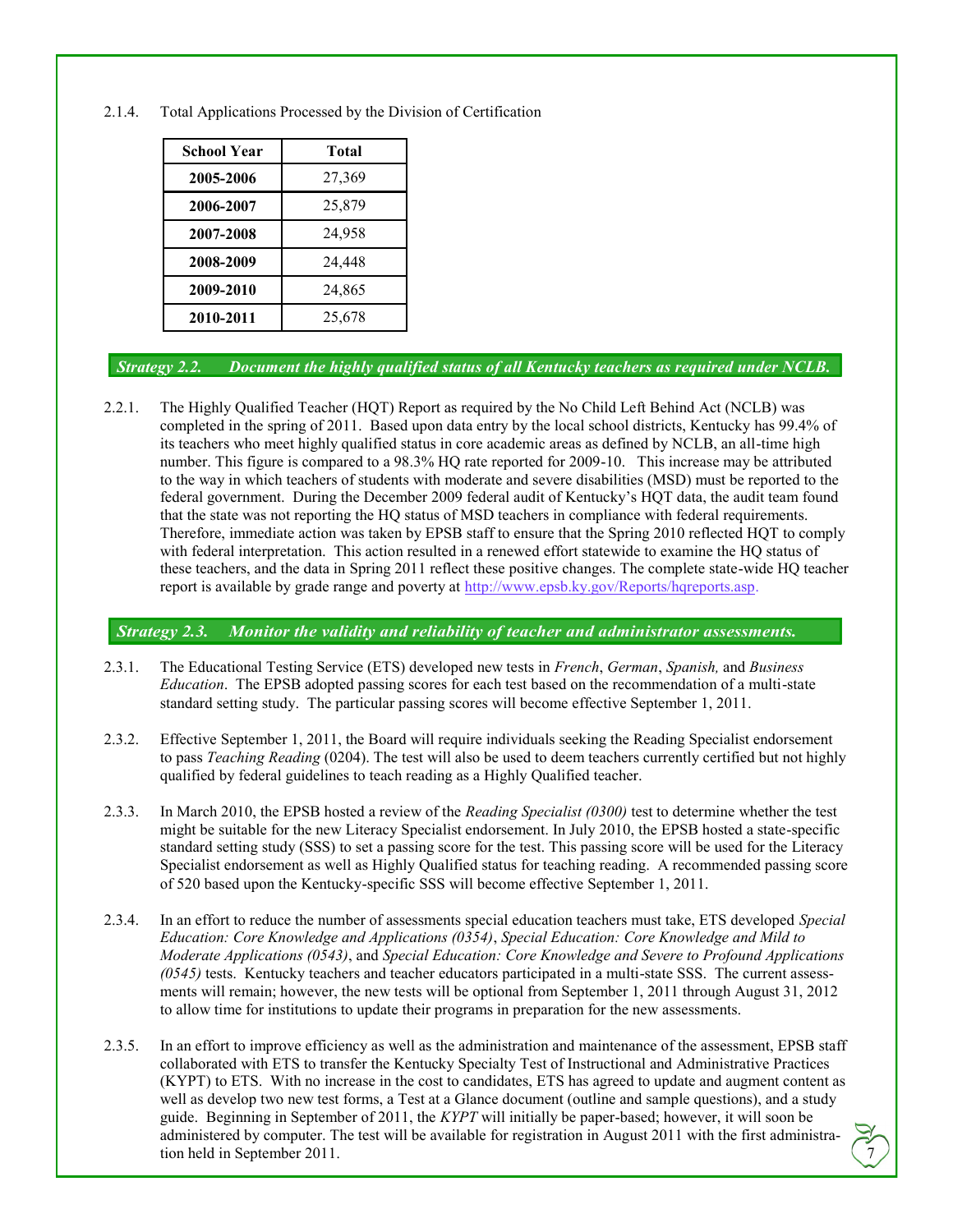2.3.6. Kentucky and other states continue to work with ETS to design a new elementary education content assessment. This test provides individual cut scores in reading, mathematics, science, and social studies. This test is being developed in response to state interest in ensuring that elementary candidates have sufficient content knowledge, especially in mathematics. If necessary, candidates will be able to retake only the portions of the assessment for which they were unsuccessful.

*Strategy 2.4. Document and publish the results of all assessments required of new teachers and new administrators.*

2.4.1. Number of People taking Praxis I: Pre-Professional Skills Test (PPST) Tests

| <b>School Year</b> | <b>Number of People in</b><br>Kentucky who took a<br><b>Praxis I test</b> | <b>Number of People</b><br>outside of Kentucky who<br>sent their Praxis I scores<br>to Kentucky | <b>Number of Praxis I</b><br>tests administered<br>in Kentucky |  |
|--------------------|---------------------------------------------------------------------------|-------------------------------------------------------------------------------------------------|----------------------------------------------------------------|--|
| 2002-2003          | 1464                                                                      | 155                                                                                             | 3924                                                           |  |
| 2003-2004          | 1392                                                                      | 133                                                                                             | 3972                                                           |  |
| 2004-2005          | 1402                                                                      | 102                                                                                             | 3917                                                           |  |
| 2005-2006          | 1141                                                                      | 86                                                                                              | 3401                                                           |  |
| 2006-2007          | 1020                                                                      | 77                                                                                              | 2678                                                           |  |
| 2007-2008          | 1111                                                                      | 73                                                                                              | 3045                                                           |  |
| 2008-2009          | 912                                                                       | 98                                                                                              | 2603                                                           |  |
| 2009-2010          | 992                                                                       | 70                                                                                              | 2936                                                           |  |

2.4.2. Number of People taking Praxis II Tests

| <b>School Year</b> | <b>Number of People</b><br><b>Number of Praxis II</b><br>outside of Kentucky who<br>test takers who took<br>sent their Praxis II<br>the test in Kentucky<br>scores to Kentucky |     | <b>Number of Praxis II</b><br>tests administered<br>in Kentucky |
|--------------------|--------------------------------------------------------------------------------------------------------------------------------------------------------------------------------|-----|-----------------------------------------------------------------|
| 2002-2003          | 5374                                                                                                                                                                           | 710 | 11272                                                           |
| 2003-2004          | 5627                                                                                                                                                                           | 626 | 11843                                                           |
| 2004-2005          | 6134                                                                                                                                                                           | 683 | 13130                                                           |
| 2005-2006          | 6212                                                                                                                                                                           | 561 | 12905                                                           |
| 2006-2007          | 5894                                                                                                                                                                           | 592 | 11980                                                           |
| 2007-2008          | 5879                                                                                                                                                                           | 808 | 12100                                                           |
| 2008-2009          | 6013                                                                                                                                                                           | 965 | 11948                                                           |
| 2009-2010          | 6470                                                                                                                                                                           | 958 | 12811                                                           |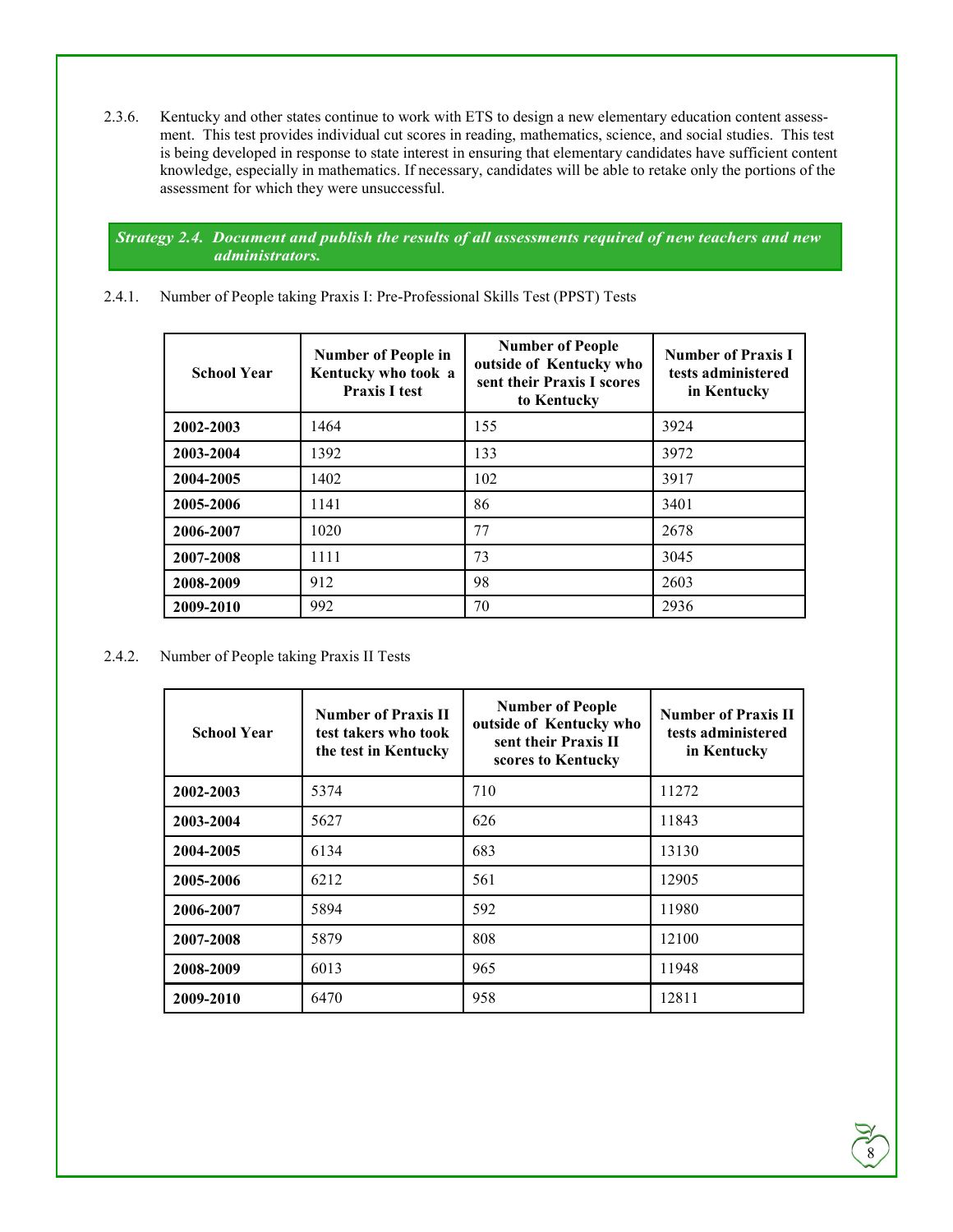|  | 2.4.3. Number of School Leader Licensure Assessment (SLLA) Tests |  |  |
|--|------------------------------------------------------------------|--|--|
|--|------------------------------------------------------------------|--|--|

| <b>School Year</b> | Number of SLLA<br>test takers who took<br>the test in Kentucky | Number of SLLA test<br>takers who took the test<br>outside of Kentucky but<br>requested scores be sent<br>to Kentucky | <b>Number of SLLA tests</b><br>administered in<br>Kentucky |
|--------------------|----------------------------------------------------------------|-----------------------------------------------------------------------------------------------------------------------|------------------------------------------------------------|
| 2002-2003          | 374                                                            | 21                                                                                                                    | 374                                                        |
| 2003-2004          | 397                                                            | 25                                                                                                                    | 397                                                        |
| 2004-2005          | 412                                                            | 41                                                                                                                    | 412                                                        |
| 2005-2006          | 364                                                            | 34                                                                                                                    | 364                                                        |
| 2006-2007          | 293                                                            | 16                                                                                                                    | 295                                                        |
| 2007-2008          | 390                                                            | 57                                                                                                                    | 398                                                        |
| 2008-2009          | 377                                                            | 30                                                                                                                    | 378                                                        |
| 2009-2010          | 708                                                            | 222                                                                                                                   | 708                                                        |

2.4.4. Number of Kentucky Principal Tests (KYPT)

| <b>School Year</b> | Number taking<br><b>KYPT</b> |
|--------------------|------------------------------|
| 2002-2003          | 458                          |
| 2003-2004          | 461                          |
| 2004-2005          | 486                          |
| 2005-2006          | 382                          |
| 2006-2007          | 321                          |
| 2008-2009          | 398                          |
| 2009-2010          | 531                          |

2.4.5. Pass rates on specific assessments may be found at the Kentucky Educator Preparation Report Card (KEPP) website. The results may be viewed for a specific preparation program or overall statewide. The URL for the KEPP Report Card is: [https://wd.kyepsb.net/EPSB.WebApps/KEPPReportCard/Public.](https://wd.kyepsb.net/EPSB.WebApps/KEPPReportCard/Public)

*Strategy 2.5. Maintain a focus on continuous improvement of all traditional and alternative route certification procedures and processes.*

2.5.1. The Division of Certification continued to refine processing during 2010-11. All communication with applicants, formerly done via USPS mail, is now being done via e-mail, which has speeded processing time and saved the agency in printing and postal costs. During the 2010-11 school year, the division moved all "speed message" communications to e-mail, saving \$5,113 in postage costs (not including printing costs). The division also began sending e-mails to applicants as soon as their certificates are processed, replacing the hard-copy letters accompanying the paper certificates and providing an immediate communication with the applicant when processing is complete (thus reducing telephone calls about application status.)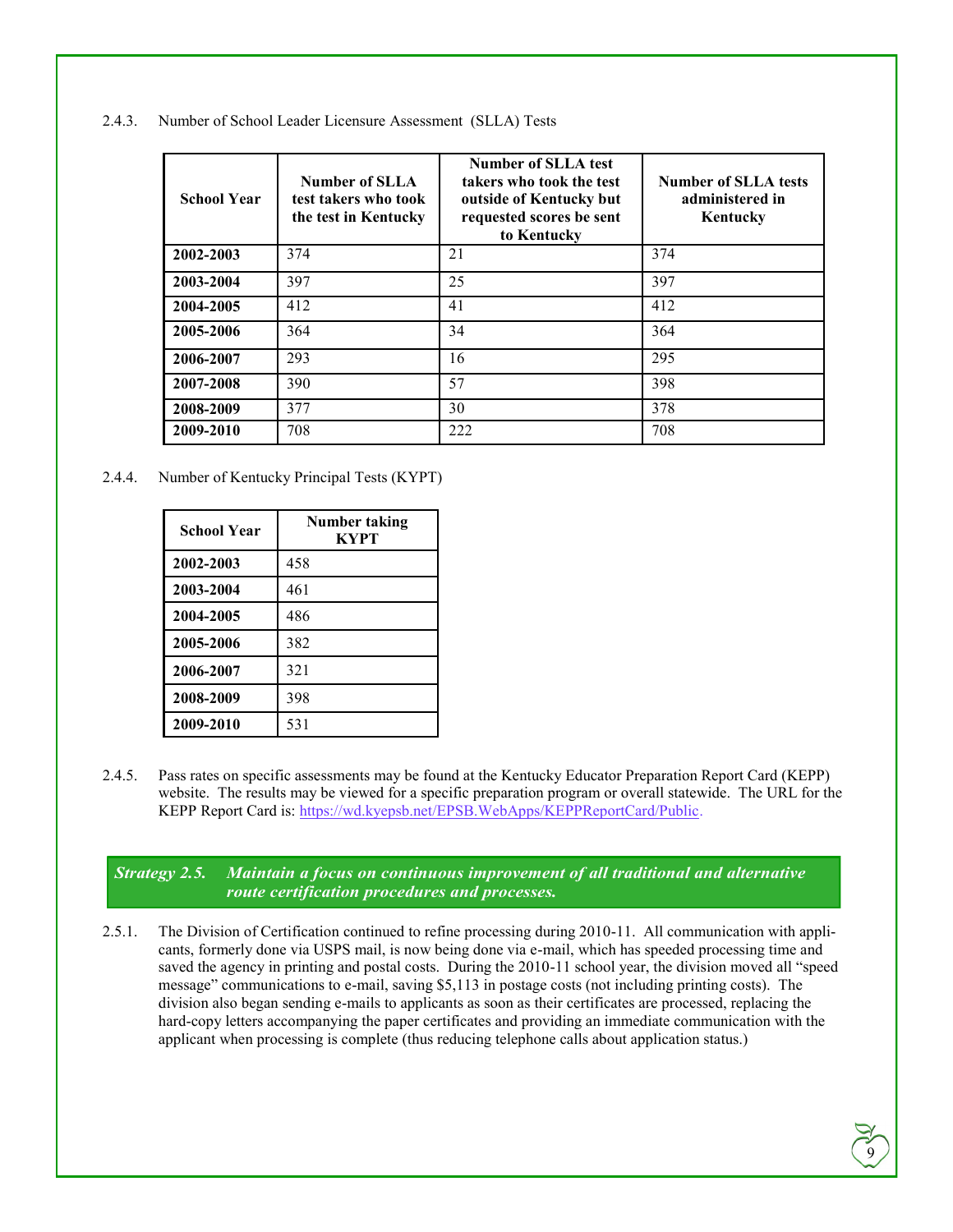- 2.5.2. The leadership approach in the Division of Certification is based on ongoing communication with those who do the work on a daily basis. This has led to a regular dialogue between certification staff and the director to maximize the deployment of interim summer staff to eliminate "choke points" during the busy season and streamline the certification process. Staff has had direct input, which has also allowed for the quick implementation of the electronic messages (cited in 2.5.1 above). Despite the loss of one certification consultant, the staff has maintained a quick turnaround on the processing of certificates. This reduced turnaround time has not diminished the rapid response to phone and e-mail inquiries.
- 2.5.3. The work of the Certification Task Force (CTF) (during 2008-09) has continued to prove beneficial this past year. The EPSB had a first reading in May 2011 for a new world language teacher preparation regulation which would allow state IHEs to propose programs for the certification of native speakers of world languages. The final recommendation from the CTF to be implemented, this initiative should result in a new pool of teachers for districts in the shortage areas of new and emerging world languages.
- 2.5.4. Although the agency still wants to move toward a more web-based system, funding cuts have resulted in the loss of programmers to develop these applications. However, the division did begin its first pilot program for on-line certification this year for TC-4 applications (Emergency Substitute Certificate). The new system is being piloted during the summer of 2011 in Jefferson and Fayette counties, and it is due to be expanded statewide upon successful implementation there. The EPSB's return to issuance of emergency substitute certificates will ensure that all such teachers undergo the nationwide background check via the EPSB/NASDTEC Clearinghouse, and it will allow the EPSB to more closely examine any character and fitness issues reported by the candidates before they enter the classroom.
- 2.5.5 The TC-HQ option was modified in the spring of 2010 to provide local school districts with new routes to assist them in responding to their changing personnel needs with a high-quality teaching workforce. The change provides increased flexibility for fully certified Kentucky teachers to obtain a new certification area without additional course work. This option is governed by [Section 5 of 16 KAR 2:010.](http://www.epsb.ky.gov/documents/Cert/TCHQNewLanguage_spring%202010.doc)

| <b>Subject Area</b>          | <b>Number Certified</b>     |
|------------------------------|-----------------------------|
| <b>Biology</b>               | 13                          |
| Chemistry                    | 17                          |
| Earth Science                | 6                           |
| English                      | 12                          |
| French                       | $\mathcal{D}_{\mathcal{L}}$ |
| German                       |                             |
| Health                       | 5                           |
| Mathematics 8-12             | 14                          |
| Middle Grades English        | 58                          |
| Middle Grades Mathematics    | 72                          |
| Middle Grades Science        | 44                          |
| Middle Grades Social Studies | 58                          |
| <b>Physical Education</b>    |                             |
| Physics 8-12                 | 6                           |
| Social Studies 8-12          | 14                          |

2.5.6. Experienced Teachers Gaining Additional Certification Through TC-HQ

#### *Strategy 2.6. Provide accurate and reliable data to support decision making.*

2.6.1. The certification data system (Web E03) system has been enhanced to allow the Division of Certification director to view reports on the number of certificate transactions occurring daily. This is especially useful during the busy season to make changes in how we utilize personnel in responding to other inquiries. A new feature has been added to the EPSB website to allow interested parties to generate reports concerning the different types of alternative and emergency certificates issued during the year.

 $\sqrt{10}$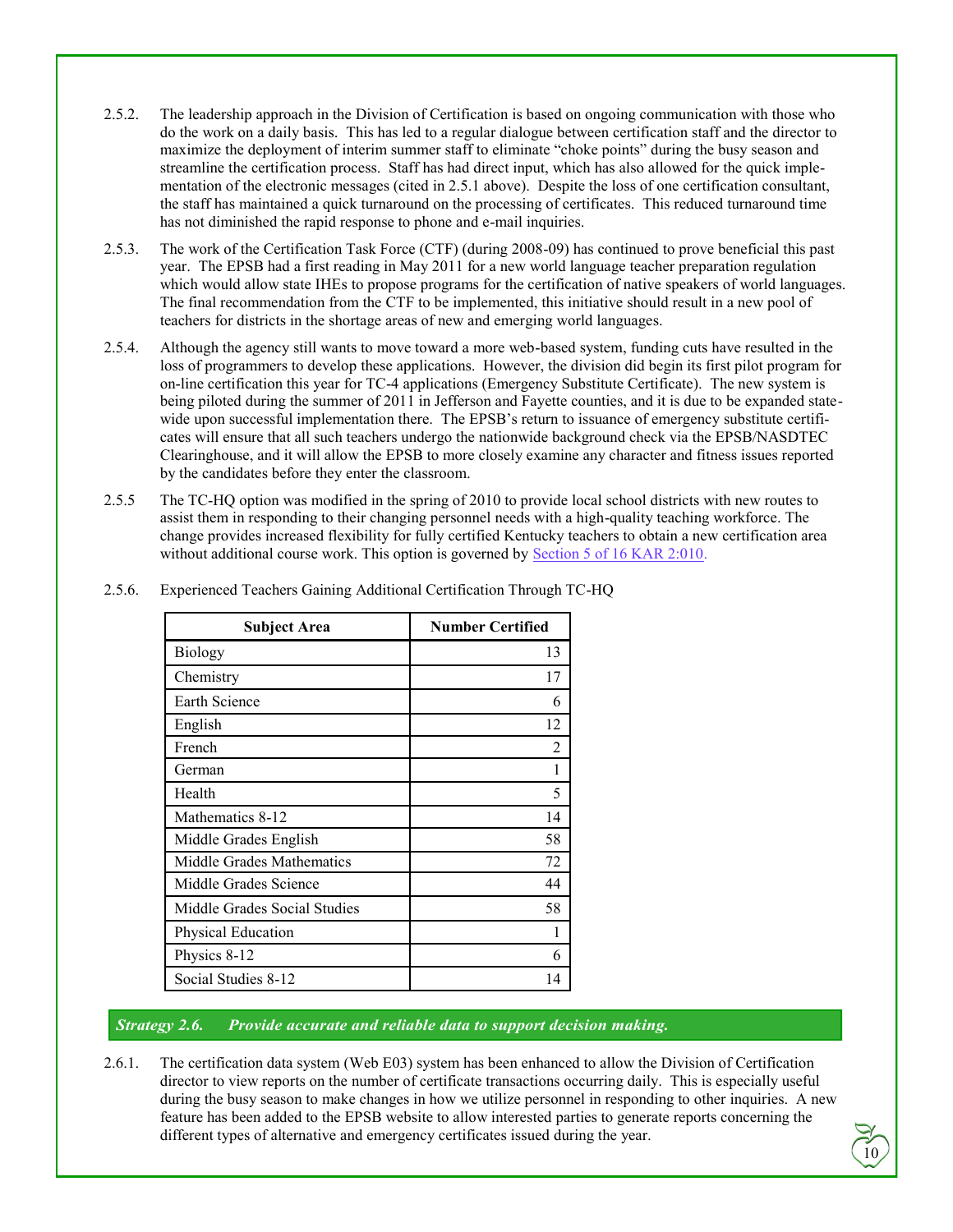- 2.6.2. Plans are underway during the summer of 2011 to upgrade the EPSB telephone system to allow data collection and provide more flexibility in routing calls.
- 2.6.3. The purchase of the Zoomerang software has been very helpful in providing timely data to the Board of a more anecdotal nature (and at low cost), e.g., information on the experiences of alternatively certified teachers. Most recently, this software is being used to survey all EPSB partners to gather feedback on the staff's interaction and service to clients.
- 2.6.4. Besides the array of data the agency can gather internally, the certification division director has continued to expand trainings with constituent groups to gather information relative to the division's services as well as possible needs of districts. These efforts include meeting with and/or presenting to human resources directors, university personnel, and other district personnel formally on at least 15 occasions per year.
- 2.6.5. The certification division director conducted a two-hour program (Top 10 Pitfalls of Certification) for interested groups of human resources managers to inform and interact with them regarding the changes in certification regulations. Over 200 people participated in this voluntary training program during 2010-2011.
- 2.6.6. Emergency certificate numbers declined again during this past year, from 462 in 2009-2010 to 265 for 2010- 2011. This represents the seventh consecutive year the number of emergency certificates has declined. Many of these emergency-certified teachers do hold other types of full Kentucky teaching certifications or statements of eligibility in other teaching areas. This indicates that many of these emergency certifications are being requested to cover a partial schedule or one class only, and the teacher is fully trained (and often experienced) in pedagogy.
- 2.6.7. The 2010-2011 school year represents the last year that a teacher will be allowed a second emergency certificate during a career, due to regulatory amendments passed by the EPSB.
- 2.6.8. The number of probationary certificates rose from 160 in 2009-2010 to 202 in 2010-2011. This increase reflects the emphasis of the EPSB to eliminate emergency certificates as districts seek the probationary route, which ensures that the teacher is enrolled in a teacher preparation program for the new certification.

| <b>School Year</b>  | 2006-2007 | 2007-2008 | 2008-2009 | 2009-2010 | 2010-2011 |
|---------------------|-----------|-----------|-----------|-----------|-----------|
| Emergency           | 832       | 583       | 482       | 462       | 265       |
| <b>Probationary</b> | 302       | 258       | 189       | 160       | 202       |

2.6.9. Emergency and Probationary Certificates (Five-Year Count)

- 2.6.10. Similar to the decline in emergency certificate numbers, the 2010-2011 year reflected a decrease in the number of Kentucky teachers using an alternative route to acquire certification. This is likely attributed to the overall hiring of fewer new teachers during the year across the state and the easing of shortages for LBD special education teachers.
- 2.6.11. Alternative Routes to Certification (Five-Year Count)

| <b>Description</b>                            | $06 - 07$ | $07-08$ | $08-09$ | $09-10$ | $10 - 11$ |
|-----------------------------------------------|-----------|---------|---------|---------|-----------|
| <b>Option 1 - Exceptional Work Experience</b> | 41        | 17      | 17      | 23      | 23        |
| <b>Option 2 - Local District Training</b>     | 22        | 21      | 22      | 23      | 16        |
| <b>Option 3 - College Faculty</b>             | 29        | 42      | 35      | 32      | 34        |
| <b>Option 4 - Adjunct Instructor</b>          | 78        | 91      | 74      | 63      | 54        |
| <b>Option 5 - Veteran of the Armed Forces</b> | 30        | 38      | 35      | 18      | 11        |
| <b>Option 6 - University Based</b>            | 1933      | 1876    | 1652    | 1517    | 1409      |
| <b>Option 7 - University Institute</b>        | 6         | 14      | Q       |         |           |
| <b>Grand Totals by School Year</b>            | 2139      | 2099    | 1844    | 1679    | 1549      |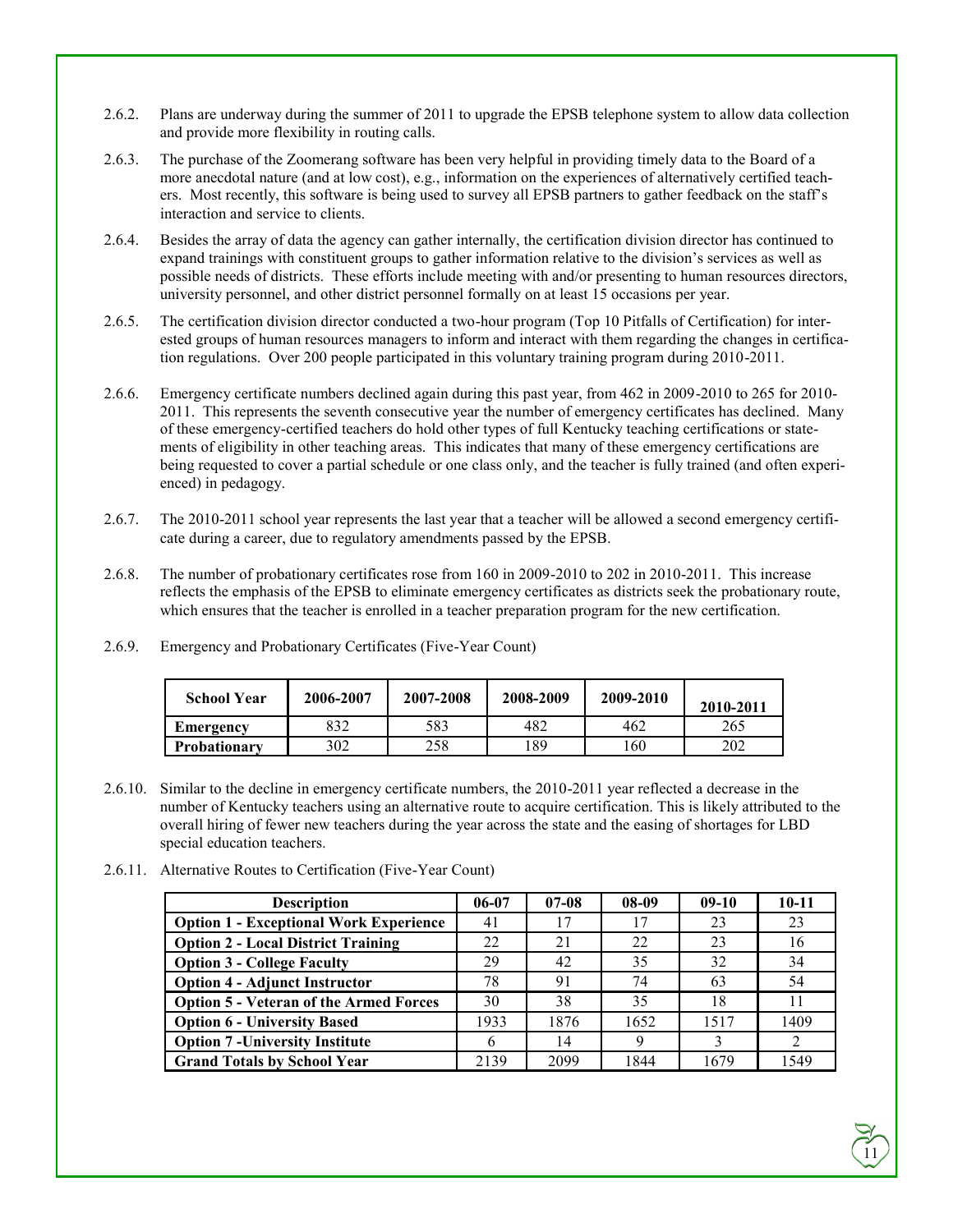2.6.12. The Kentucky General Assembly passed legislation for Option 8, which will allow the Teach For America (TFA) organization to begin work preparing teachers for those eastern Kentucky districts that have contracted with TFA. As of July 31, 2011, TFA officials reported that 19 new teachers are employed in three eastern Kentucky districts for the 2010-11 school year, with the possibility of a total of 30 being employed, having completed the TFA summer preparation program for Kentucky.

## **Goal 3:**

## **Every credentialed educator exemplifies behaviors that maintain the dignity and integrity of the profession by adhering to established law and EPSB Code of Ethics.**

# *Strategy 3.1. Promote awareness of the EPSB Code of Ethics.*

- 3.1.1 The Code of Ethics is included in the program guidelines and is included in the review of all preparation programs.
- 3.1.2. The Code of Ethics will be part of the accreditation process for fall 2011 and spring 2012.
- 3.1.3. An electronic copy of the Professional Code of Ethics brochure is posted on the EPSB website and copies are mailed to any school districts and institutions of higher learning that request them to ensure that each teacher has access to a copy of the code.
- 3.1.4. In the fall of 2009, Zenaida Smith's Advanced Spanish class translated into Spanish the Professional Code of Ethics and the procedures for filing a complaint. The translations are maintained on the EPSB's website for Spanish-speaking parents.
- 3.1.5. The Division of Legal Services continues to provide ethics seminars for student teachers and practicing teachers at school districts, colleges, and universities throughout the state. Seminars took place at the following locations during the 2010-2011 school year:
	- Alice Lloyd College Two visits
	- Asbury University Two visits
	- Barren County Schools
	- Boone County Schools
	- Brescia College
	- Campbellsville University Two visits
	- Centre College
	- Eastern Kentucky University Two visits
	- Future Educators of America Conference
	- Jefferson County Teachers Association
	- Kentucky Association of Colleges of Teacher Education
	- Kentucky Association of School Administrators Law and Education Symposium

 $\sqrt{12}$ 

- Kentucky Christian College
- Kentucky State University
- Kentucky Wesleyan University
- Laurel County Public Schools
- Morehead State University Three visits
- Murray State University Two visits
- Pikeville College
- Spaulding University
- Thomas More College
- Trigg County Schools
- Union College Two visits
- University of the Cumberlands Three visits
- University of Louisville Two visits
- Western Kentucky University Four visits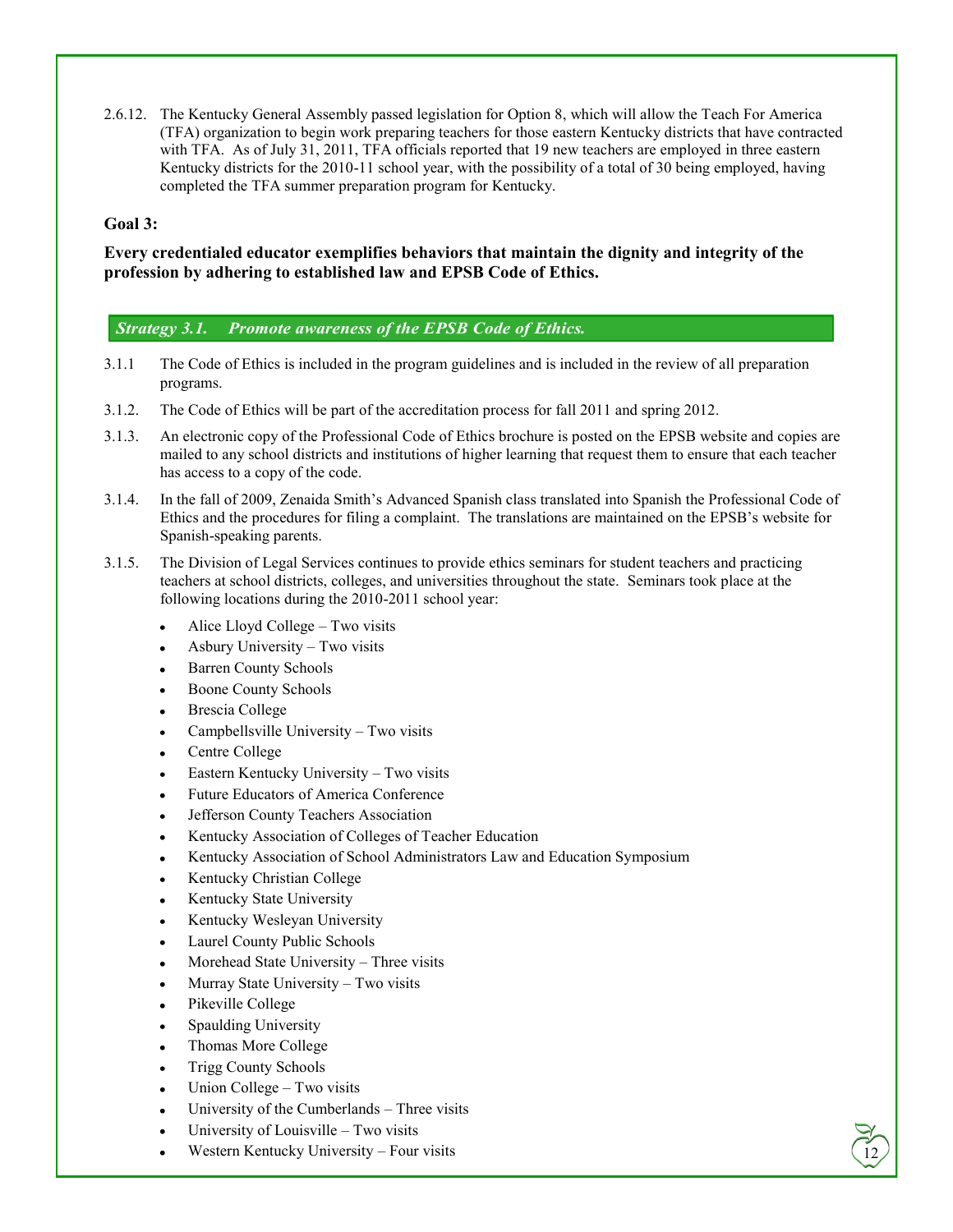## *Strategy 3.2. Maintain an accurate data base of misconduct and character and fitness cases.*

- 3.2.1. The EPSB Division of Legal Services continues to utilize and refine the Legal Case Tracking System (LCTS) that went active in 2007. Developed by the EPSB technology branch, the LCTS replaced the existing Microsoft Access data system which had been in use since January of 2000. The LCTS system is designed to aid in increasing the overall efficiency of Legal Services, as well as to collect data to better advise the Board on issues relating to teacher misconduct.
- 3.2.2. In May of 2011, the Division of Certification, the Division of Legal Services, and the Information Systems Branch began the TC-4 online pilot project with Jefferson County Public Schools and Fayette County Public Schools. This project requires all emergency substitutes used in the district to apply for certification online through the EPSB. This allows school districts and the EPSB to review applicants for emergency substitute certification against past disciplinary cases and the NASDTEC clearing house. In addition, the pilot project will ensure that the EPSB has a record of all certified employees in the participating districts. After piloting the online certification system during the 2011-2012 school year, staff will begin the regulatory changes necessary to mandate the system for use in all 174 school districts.
- 3.2.3. Staff continues to perfect the LCTS system.

*Strategy 3.3. Present in a timely manner all cases for review to the EPSB.*

- 3.3.1. The Division of Legal Services received 745 complaints involving allegations of teacher misconduct during 2010. A disciplinary case is opened against a teacher when a complaint contains credible allegations that the educator violated either the Professional Code of Ethics for Certified Personnel or KRS 161.120. Pursuant to that standard, 278 disciplinary cases were initiated in calendar year 2010.
- 3.3.2. As of June 30, 2011, 347 disciplinary complaints have been received and 144 disciplinary cases have been opened for the current calendar year.
- 3.3.3. In 2010, 281 character and fitness cases were opened for the EPSB's review. As of June 30, 2011, 98 character and fitness cases have been opened for the current calendar year.
- 3.3.4. The EPSB reviewed 299 disciplinary cases during 2010. The EPSB dismissed 50 cases (17%), voted to hear 126 cases (42%), and deferred 60 cases (20%) for training or more information. The EPSB voted to admonish 63 educators (21%).
- 3.3.5. As of June 30, 2011, there are 185 pending cases referred by the EPSB to a hearing. This reflects about a 10% reduction in pending cases from the previous year.
- 3.3.6. 267 applications were presented to the EPSB in 2010 for character and fitness review. The EPSB approved 249 of those applications, denied 10 applications, and deferred 8.
- 3.3.7. In 2010, the EPSB revoked 45 certificates and suspended 81. 206 agreed orders were presented to the Board, 205 cases were accepted, and one agreed order was deferred by the Board for more information. The EPSB issued 12 final orders: one order dismissing a KTIP appeal; one order issuing an admonishment; one order denying reissuance of a certificate until the successful completion of a mental health assessment; one order suspending the certificate for twenty days and requiring training; one order suspending the certificate for one year; one order suspending the certificate for two years and requiring training; and six orders permanently revoking the certificate.

*Strategy 3.4. Maintain a focus on continuous improvement of all hearing procedures.*

- 3.4.1. In August of 2010, the Education Professional Standards Board (EPSB) received training on the dynamics of sexual misconduct of professionals as required by KRS 161.028(1)(h).
- 3.4.2. In March of 2011, the EPSB vice-chairperson attended training for hearing officers sponsored by the Office of the Attorney General. In June, the EPSB chairperson and two (2) new board members along with two (2) of the EPSB attorneys attended a day-long training on administrative hearings sponsored by the Office of the Attorney General.

 $\sqrt{13}$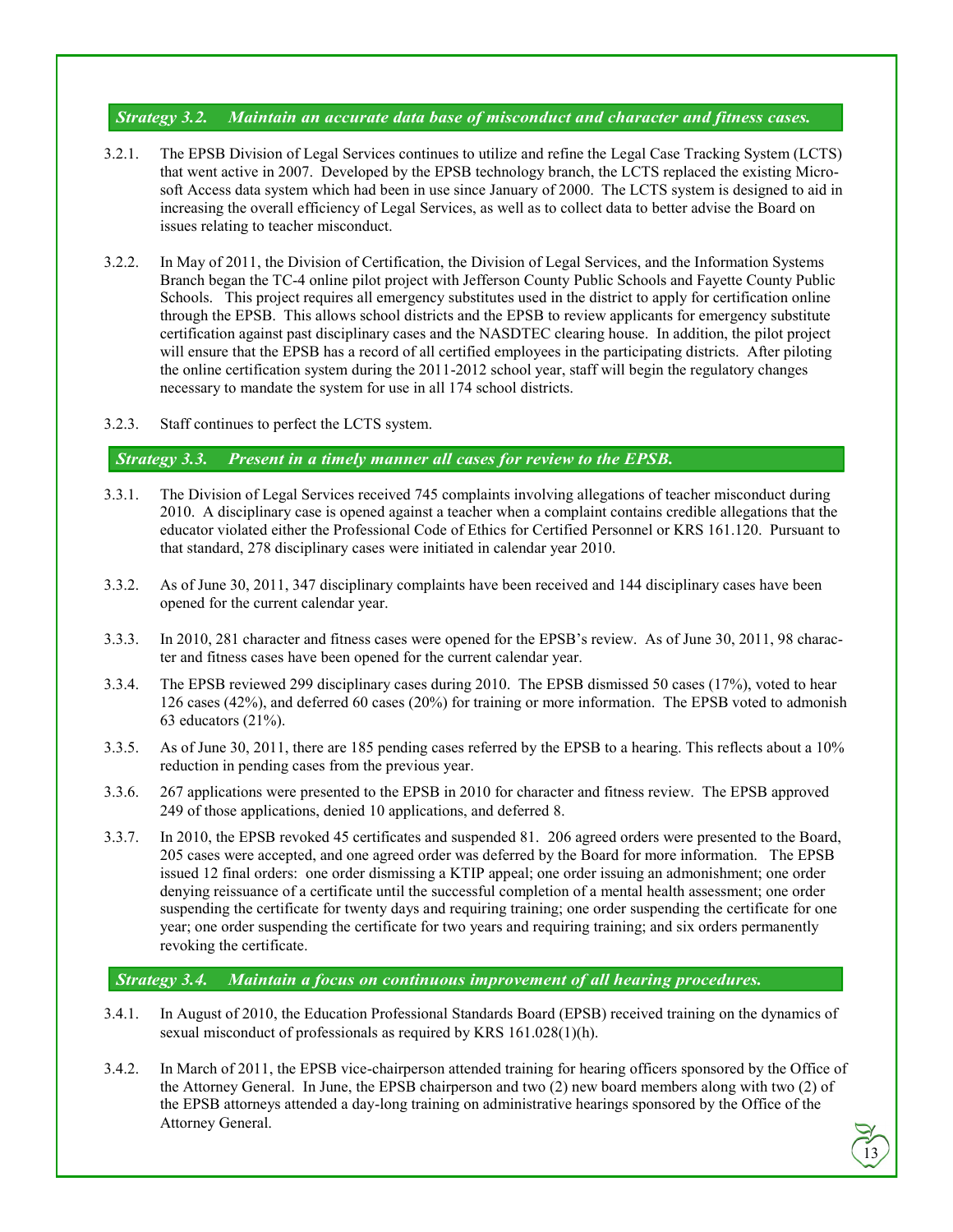- 3.4.3. In May of 2011, two (2) of the EPSB attorneys attended administrative hearing training sponsored by the Kentucky Association of Administrative Attorneys (KAAA). In June of 2011, four (4) of the EPSB attorneys attended the Education Law & Policy Symposium. In addition to these trainings, attorneys have also attended various law and education continuing education seminars in order to become better versed in the state and federal laws governing education.
- 3.4.4. The full-time staff of the Division of Legal Services constantly reviews internal procedures to ensure that all educators are treated fairly during the disciplinary process. Staff attends training regarding the administrative hearing process on an annual basis when fiscally permissible.

*Strategy 3.5. Provide accurate and reliable data to support decision making.*

- 3.5.1. The EPSB Kentucky Educator Certification Inquiry (KECI) allows the public to view the suspension or revocation status of an educator's certificate. To access KECI: [https://wd.kyepsb.net/EPSB.WebApps/KECI.](https://wd.kyepsb.net/EPSB.WebApps/KECI)
- 3.5.2. KECI also permits administrators responsible for personnel within each district to view whether a disciplinary case is currently pending against an educator.
- 3.5.3. In compliance with the EPSB's August 2004 policy change, individuals whose certificates are revoked or suspended continue to submit their certificates to the EPSB. Any certificate subsequently issued to anyone whose certificate was previously revoked or suspended now includes "Revoked" or "Suspended" and the relevant timeframe on the face of the certificate. This assists district authorities in making well-informed hiring decisions.

## **Goal 4:**

**Every credentialed educator participates in a high quality induction into the profession and approved educational advancement programs that support effectiveness in helping all students achieve.**

*Strategy 4.1. Develop and utilize reliable measures of teacher effectiveness and student achievement that may be used in evaluation of induction and professional advancement activities.*

- 4.1.1. The Kentucky Teacher Internship Program (KTIP) has been updated to improve the performance tasks of the Teacher Performance Assessment (TPA). These changes ensure that interns are aware of and using the applicable Kentucky Core Academic Standards as mandated in SB1.
- 4.1.2. In addition to SB1 compliance, examples of completed tasks using the standards have been created. Additional resources that align with state initiatives focusing on assessment for learning are now available.

*Strategy 4.2. Ensure that every new teacher and principal has a high quality induction experience while demonstrating knowledge and skills that support student learning.*

- 4.2.1. The online Kentucky Teacher Internship Program (KTIP) homework assignment required as a prerequisite to the face-to-face KTIP committee training continues to be a part of the training process. The homework consists of several assessments used to indicate the candidates' understanding of the KTIP process and governing regulations. The KTIP face-to-face session is designed with performance events that beginning teacher committee participants must complete to demonstrate their understanding of the task and their ability to mentor the intern to successful completion.
- 4.2.2. The EPSB has collaborated with universities to provide additional training for the Interdisciplinary Early Childhood Education (IECE) at the EPSB office, allowing districts to assign committee members to IECE committees earlier.
- 4.2.3. To ensure that candidates were able to participate in KTIP, the Office of Career and Technical Education of KDE provided \$170,000 to cover costs related to teacher educators and resource teachers who mentor interns in the areas of career and technical education.

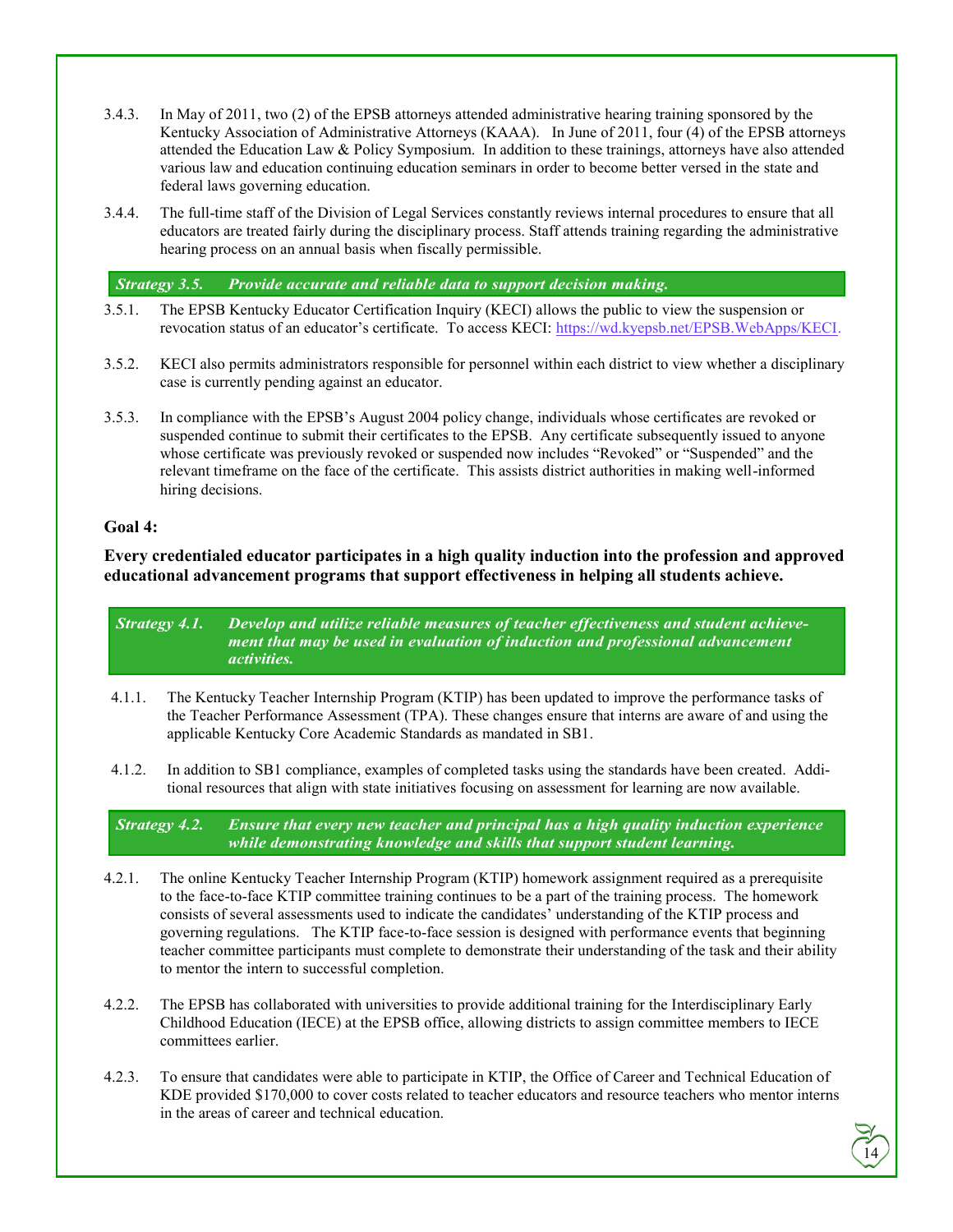4.2.4. KRS 161.030 mandates that resource teachers spend 50 out-of-class hours in consultation with the interns. However, the 2010-2012 budget bill provided notwithstanding language that allowed the EPSB to reduce the number of out-of-class hours to 40, thus providing additional funds to increase the number of interns in KTIP. Previously, due to budget constraints, spring interns were not approved for the internship program unless districts volunteered to cover the costs. In spring 2011, the reduction of the out-of-class hours allowed for spring internships. The following table represents the number of interns for the last five years.

| <b>Number of KTIP Interns</b> |                  |                  |                    |              |                             |
|-------------------------------|------------------|------------------|--------------------|--------------|-----------------------------|
| Year                          | <b>Fall Only</b> | <b>Full-Year</b> | <b>Spring Only</b> | <b>Total</b> | <b>Full-Year Equivalent</b> |
| 2006-2007                     | 434              | 2347             | 448                | 3229         | 2788                        |
| 2007-2008                     | 411              | 2289             | 356                | 3056         | 2673                        |
| 2008-2009                     | 345              | 2244             | 16                 | 2605         | 2424                        |
| 2009-2010                     | 32               | 2399             | 17                 | 2448         | 2423.5                      |
| 2010-2011                     | 26               | 2437             | 331                | 2794         | 2615.5                      |

4.2.5. Five-Year KTIP Interns Count

- 4.2.6. Due to budget constraints, several interns were denied entry into the internship program. Regulatory changes allowed interns who were hired after the Oct 15 date and who did not have the required minimum 140 instructional days for an internship to receive Provisional Internship Certificates in the fall, thereby classifying them as highly qualified.
- 4.2.7. Three-Year KTIP Interns Denied Due to Budget

| <b>Denied Admission to KTIP Due to Budget</b> |      |               |              |                             |
|-----------------------------------------------|------|---------------|--------------|-----------------------------|
| Year                                          | Fall | <b>Spring</b> | <b>Total</b> | <b>Yet to complete KTIP</b> |
| 2008-2009                                     | 51   | 157           | 208          |                             |
| 2009-2010                                     | 83   | 189           | 272          |                             |
| 2010-2011                                     |      | 12            | 12           |                             |

*NOTE: Those identified as not completing KTIP have priority on placement when they apply.* 

4.2.8. Five-Year Unsuccessful and Resigned Interns Count

| Year                   | <b>Unsuccessful</b> | <b>Resignations</b> | <b>Total</b> | % of Total |
|------------------------|---------------------|---------------------|--------------|------------|
| 2006-2007              | 34                  | 69                  | 103          | 3%         |
| 2007-2008              | 18                  | 58                  | 76           | 2%         |
| 2008-2009              | 22                  | 39                  | 61           | 2%         |
| 2009-2010              | 18                  | 50                  | 68           | 3%         |
| 2010-2011              | 12                  | 46                  | 58           | 2%         |
| <b>Five-Year Total</b> | 104                 | 262                 | 366          | 3%         |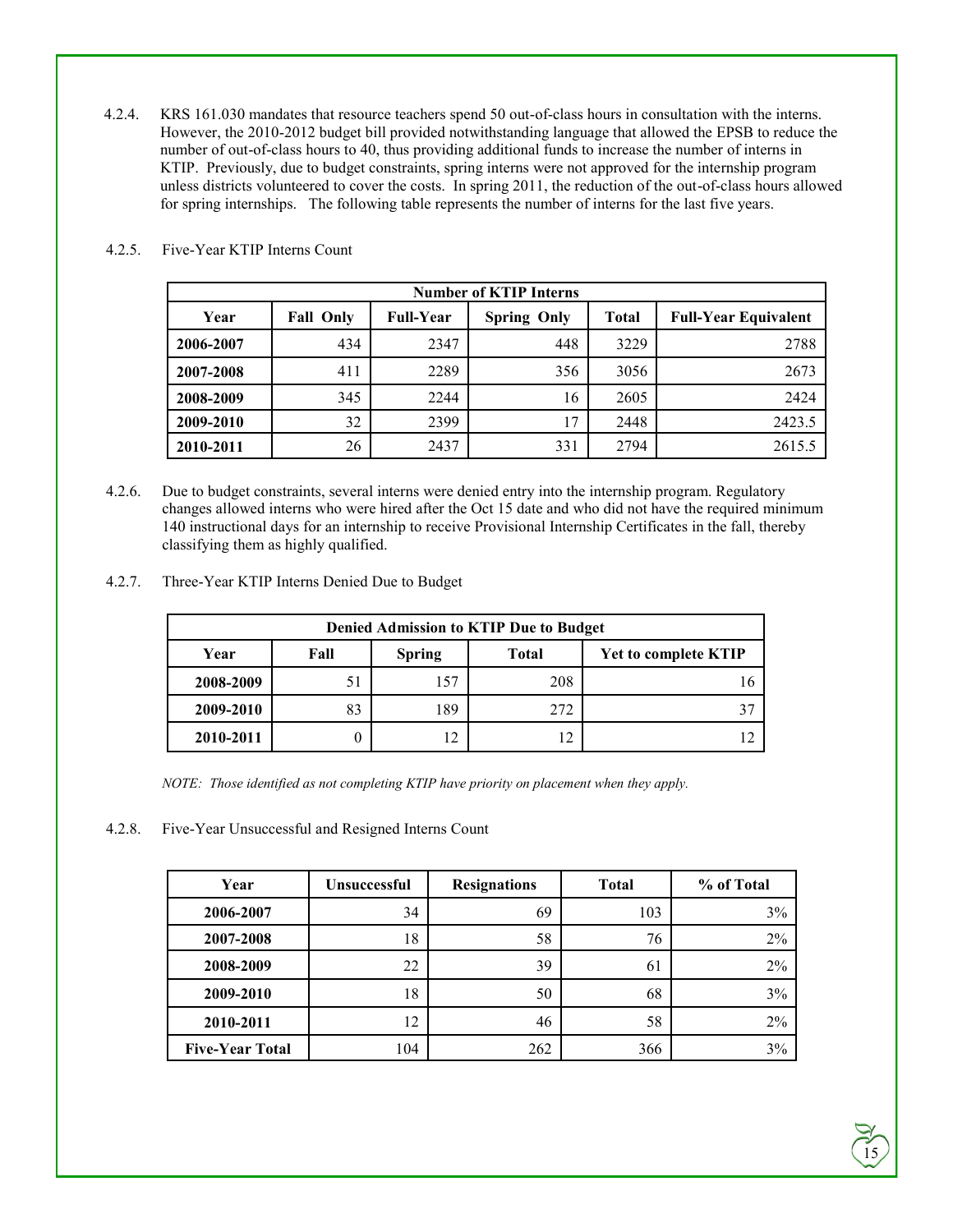*Strategy 4.3. Ensure that high quality mentoring and support services are provided for teachers seeking National Board for Professional Teaching Standards certification.*

- 4.3.1. Kentucky has 2,155 teachers who hold National Board Certification.
- 4.3.2. On February 28, 2011, the EPSB held a recognition ceremony at the Capitol with recognition on both floors of the Legislature for newly NBPTS certified teachers.
- 4.3.3. Kentucky ranked sixth nationally in the number of new National Board Certified Teachers (NBCTs) this year and ranks  $12<sup>th</sup>$  in the total number of NBCTs over time.
- 4.3.4. During FY 2011 the EPSB contracted with 14 NBPTS candidate support providers.
- 4.3.5. Five-year Results on Successful NBPTS Candidates

| <b>National Board Candidates &amp; Certified Teachers</b> |                                                                         |                                                                                      |  |  |
|-----------------------------------------------------------|-------------------------------------------------------------------------|--------------------------------------------------------------------------------------|--|--|
| Year                                                      | <b>Number of Kentucky</b><br><b>National Board</b><br><b>Candidates</b> | <b>Number of Kentucky</b><br><b>Teachers Receiving NBPTS</b><br><b>Certification</b> |  |  |
| 2005-2006                                                 | 477                                                                     | 221                                                                                  |  |  |
| 2006-2007                                                 | 488                                                                     | 250                                                                                  |  |  |
| 2007-2008                                                 | 438                                                                     | 230                                                                                  |  |  |
| 2008-2009                                                 | 493                                                                     | 227                                                                                  |  |  |
| 2009-2010                                                 | 585                                                                     | 316                                                                                  |  |  |
| Total                                                     | 2,481                                                                   |                                                                                      |  |  |

## *Strategy 4.4. Ensure that the Continuing Education Option for rank change program main*tains appropriate rigor while demonstrating advanced knowledge and skills that *support student learning.*

- 4.4.1. The Continuing Education Option (CEO) has 46 new candidates currently enrolled in the revised program. The EPSB has four (4) sponsor agreements with education agencies that contract for coaching services for candidates.
- 4.4.2. During the 2008-2009 school year, the CEO program was suspended pending revisions to align it with the more rigorous standards set for the new Teacher Leader Master's degree programs. The final submission window for the candidates who enrolled in the spring of 2008 just prior to the program's suspension is January 15, 2013.

 $\sqrt{16}$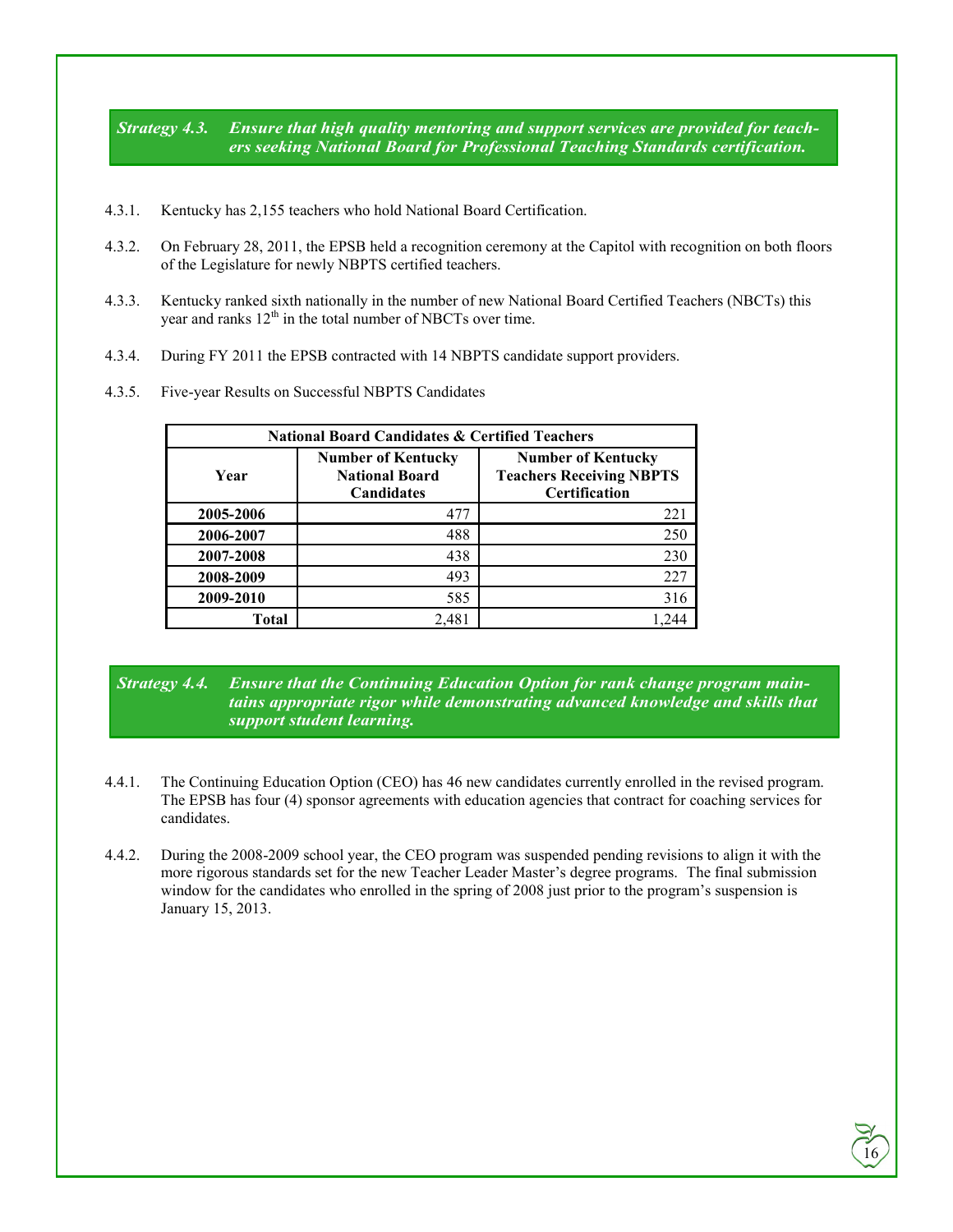#### 4.4.3. CEO Completion Numbers

| <b>Year Completed</b> | <b>Total</b> |
|-----------------------|--------------|
| 1999-2000             | 30           |
| 2000-2001             | 104          |
| 2001-2002             | 49           |
| 2002-2003             | 59           |
| 2003-2004             | 24           |
| 2004-2005             | 41           |
| 2005-2006             | 22           |
| 2006-2007             | 50           |
| 2007-2008             | 117          |
| 2008-2009             | 103          |
| 2009-2010             | 64           |
| 2010-2011             | 32           |
| 2011-2012             | 1            |
| Total                 | 696          |

#### **Goal 5**

**The EPSB shall be managed for both effectiveness and efficiency, fully complying with all statutes, regulations and established federal, state, and agency policies.** 

# *Strategy 5.1. Maintain a qualified and diverse EPSB workforce.*

- 5.1.1 The EPSB converted two contract lawyer positions into full-time Staff Attorney II positions. Although EPSB carried 3 unfunded vacant positions forward from the previous year, the agency was able to pay for these positions with restricted funds.
- 5.1.2. At the end of FY 2011, there will be two vacant positions in EPSB's approved employee cap, one that carried over from the previous year, and one from a resignation of an Education Program Consultant I in the Professional Learning and Assessment Division that was effective May 31, 2011. The Education Program Consultant I position will be filled as quickly as possible. Currently, there are no plans to fill the other vacant positions until available funds can be identified.
- 5.1.3. The agency currently employs 33 full-time, 1 federally funded time limited (FFTL), and 4 interim state employees. EPSB uses the services of 3 full-time and 6 part-time contract staff. Of the 38 state employees, there are 12 males and 26 females. Currently, 16% of the EPSB state employees are minorities.

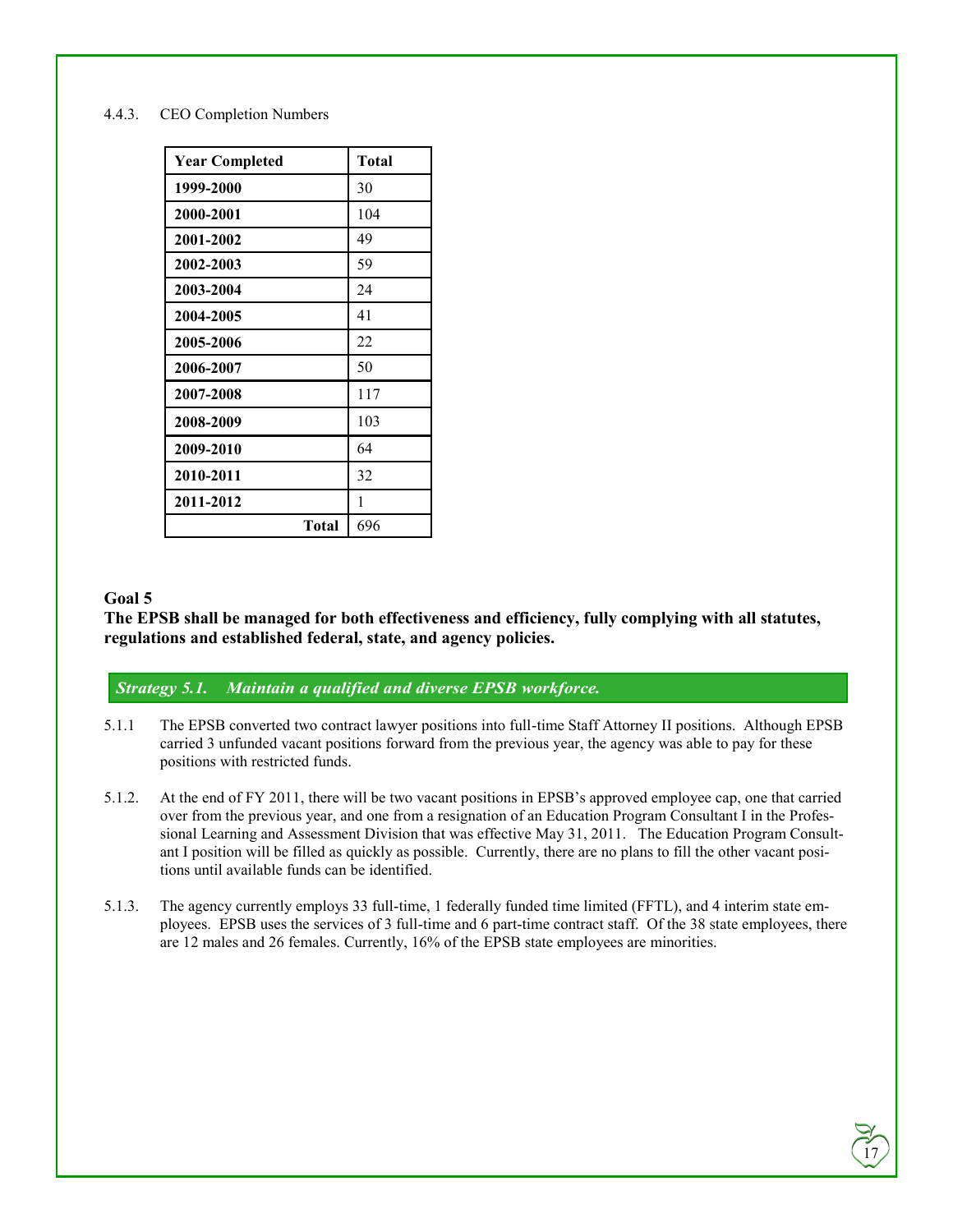## *Strategy 5.2. Ensure that all personnel are experiencing life-long learning and professional experiences that support their professional growth.*

#### 5.2.1. Staff attended:

- Superintendent Review Committee
- KACTE Fall Conference
- Prichard Committee Conference
- SB1 and KTIP Alignment Committee
- Principal and Teacher Effectiveness Committees
- Education Leadership Development Collaborative (ELDC)
- State Consortium of Educator Effectiveness (SCEE) Webinars
- Appalachia Regional Comprehensive Center (AARC)
- SCEE National Summit on Educator Effectiveness
- ETS Client Conference
- Title II, Teaching Effectiveness Conference
- KACTE Conference
- NASDTEC national conference
- Monthly meetings of all eight education cooperatives
- Special Education Directors meeting
- Online training on the new CPE Senate Bill 1 modules
- Infinite Campus Annual Conference
- TELL Kentucky Working Conditions Survey Steering Committee
- Governor's Transforming Education in Kentucky Task Force
- Educational Testing Service's Teacher Leader Exploratory Committee
- Sir Michael Barber's U.S. Education Delivery Institute
- The Executive Director served on three out-of-state NCATE Board of Examiners teams

 $\sqrt{18}$ 

- Online training on the new ETS Data manager system
- AACTE Annual Conference
- NCATE Regional Conference
- International Reading Association Annual Conference
- NCATE State Partnership Clinic
- Co-Teaching Train-the-Trainer Workshop
- Gifted and Talented Advisory Committee meetings
- Committee on Math Achievement meetings
- Adobe Photoshop (Advanced) Software Training
- Adobe Dreamweaver (Advanced) Website Software Training
- Kentucky Legislative Review Training
- Next Generation Learning Conference
- Kentucky Association of Government Communicators
- Adobe Illustrator Software Training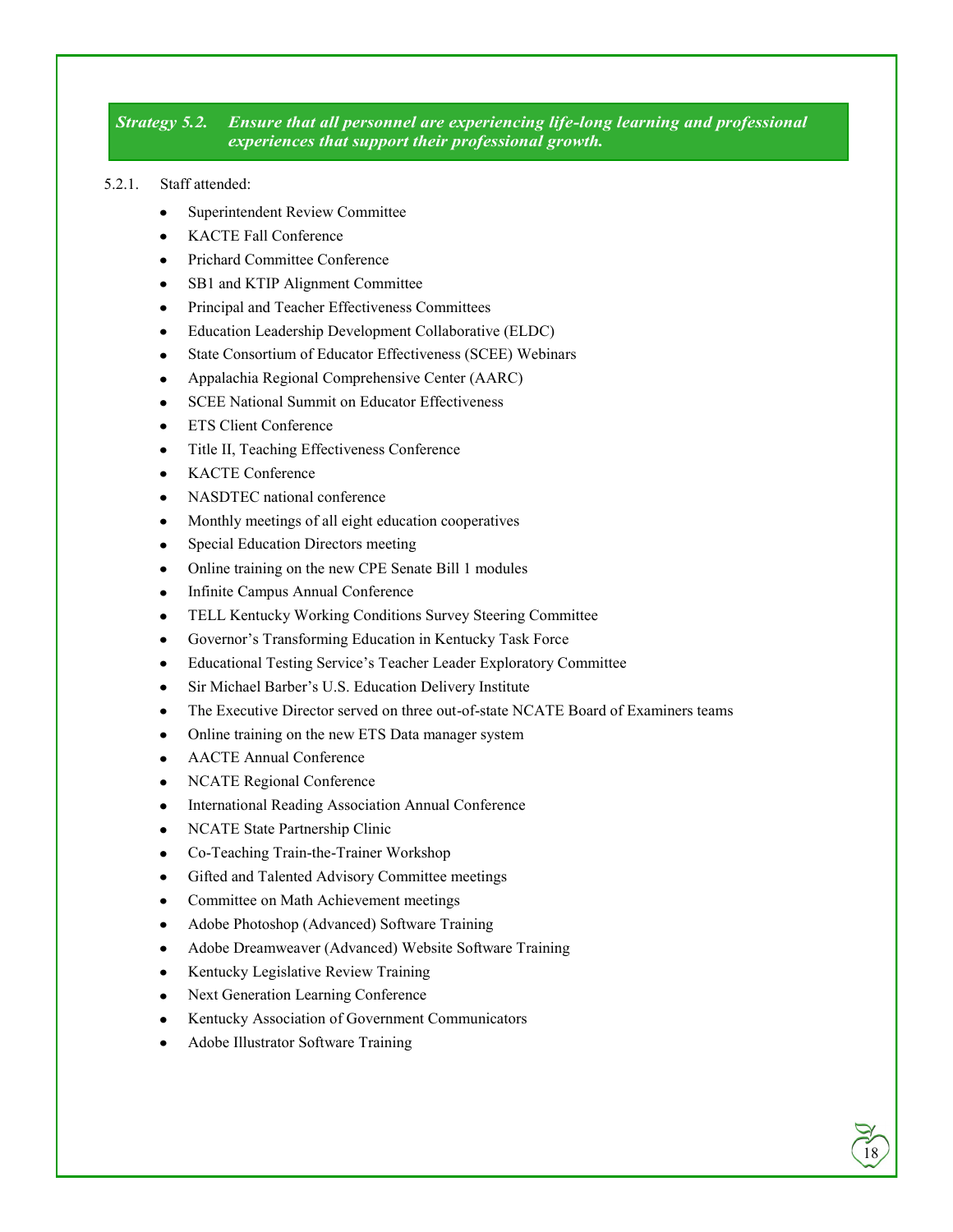- 5.2.2. Presentations were made by various EPSB staff members at the following:
	- KACTE spring and fall conferences
	- Kentucky Association of School Administrators Annual Institute
	- Kentucky Public Procurement Association Conference
	- Kentucky Association of School Human Resource Managers Annual Conference
	- Human Resources Directors Annual Update Presentation (four locations/sessions)
	- New Teacher Fairs in Lexington, Bowling Green, and Shelbyville
	- NASDTEC National Conference
	- Council of Postsecondary Education
	- Prichard Committee
	- Asbury University screening of the film *Waiting for Superman*
	- Western Kentucky University Doctoral Symposium
	- Eastern Kentucky University's Diversity Conference
	- Institutions of Higher Education Consortium
	- National Institute of Government Purchasing Conference
- 5.2.3. Staff served in the following national or state organizations:
	- Director of Certification serves as an Executive Board Member of the National Association of State Directors of Teacher Education and Certification (NASDTEC)
	- Executive Director is a national member of the NCATE Board of Examiners
	- Executive Director is Vice-Chair of the National Independent Educator Standards Board Association (NIESBA)
	- Deputy Executive Director serves as Treasurer of the Kentucky Public Procurement Association

## *Strategy 5.3. Seek full funding for all EPSB operations, personnel, and programs through an approved biennium budget request.*

- 5.3.1. In the FY 2011 enacted budget passed by the General Assembly, EPSB's funding was reduced by 3.5% below FY 2010. That reduction amounted to \$261,300. None of the EPSB additional funding requests were approved by the General Assembly.
- 5.3.2. In addition to the General Assembly's reductions, the Governor's Office required another 1.5% budget reduction, or \$115,000, that was implemented July 1, 2010.
- 5.3.3. Another budget balancing measure required all state employees to take 6 furlough days during FY 2011. This reduced the agency budget further by \$50,600.
- 5.3.4. \$170,000 was granted to EPSB for KTIP in FY 2011 by the Department of Career and Technical Education.
- 5.3.5. \$180,000 in federal funds was granted to EPSB by the Kentucky Department of Education for the development of the P-20 Data System. Funding for this project will continue at various levels until March 31, 2012.
- 5.3.6. Teachers participating in the NBPTS certification process received \$525,000 in federal subsidies to support the cost of NBPTS certification.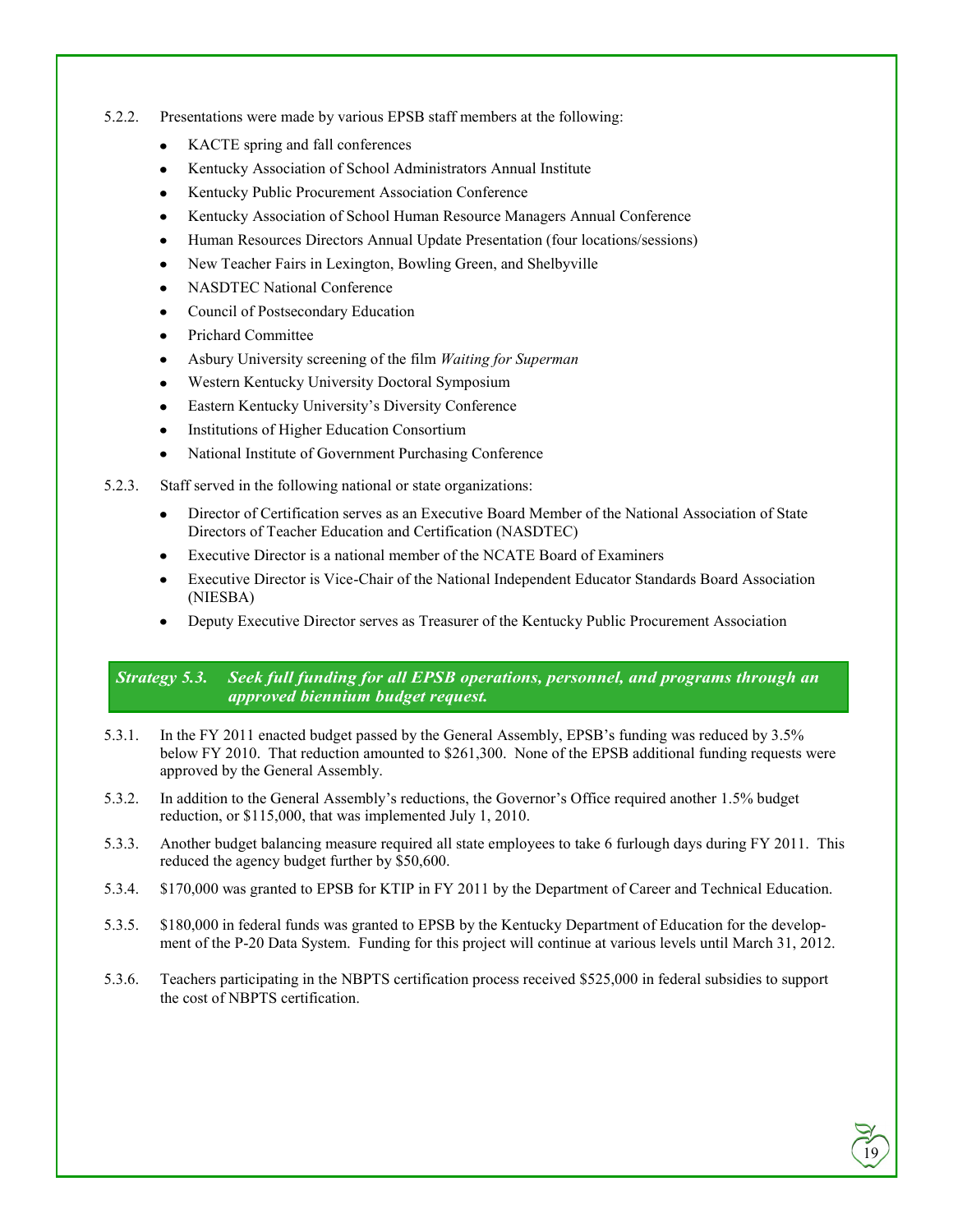# *Strategy 5.4. Provide semiannual budget reports to the EPSB*

5.4.1. A semiannual report on operating results was presented to the EPSB at the August 2010 and the January 2011 meetings, detailing the expenditures of each division and program.

*Strategy 5.5. Maintain facilities, equipment, and agency technology that support efficient and productive agency operations.*

#### 5.5.1. Technology enhancements include:

- Purchased new certificate scanner for the Division of Certification
- Purchased web cameras to facilitate on-line meetings
- Developing the Teacher Preparation Dashboard
- Expanded reporting functions of the certification processing data system
- Purchased & implemented Office 2007
- Purchased & implemented Vision 2010
- Piloted an online TC-4 application with Fayette & Jefferson County
- Purchased and upgraded the agency SQL server to 2008
- Purchased and implemented System Center Configurations Manager
- Redesigned the LEAD application (other applications will be modified as time permits)
- Implemented the EPSB data warehouse (data are synchronized nightly)
- Removed the public website and placed it on a separate server in the agency DMZ
- Embedded Admission and Exit data into the main certification data processing system
- Data Requests: Processed over 70 outside data requests from January to June 1. This doesn't include those requested internally by staff to resolve data issues or produce reports. The EPSB receives over 300 data requests per year.

#### 5.5.2. Significant cost cutting measures:

- Reduced printing and mailing costs significantly:
	- 7,220 notifications of certificates have been sent via e-mail, resulting in savings with printing costs.
	- 11,620 speed messages have been sent via e-mail rather than by USPS, resulting in a savings of \$5,113 in mailing costs alone.
	- Developed an electronic agenda book and educator misconduct docket that will reduce significantly the agency's printing cost. As of the August 2011 meeting of the EPSB, the printing cost for the board agenda books and misconduct docket has been reduced from nearly \$1,000 per meeting to less than \$240.
- Upgrading to a new shared phone system with the Commonwealth Office of Technology, which will significantly reduce the agency monthly cost of leasing phone lines
- Renegotiated agency annual hardware support agreement and reduced our cost by 85%
- Renegotiated agency annual FileNet support agreement and reduced our cost by 50%
- Purchased Microsoft Live for the agency to conduct online meetings, which should further reduce traveling costs
- 5.5.3. Overall, the EPSB has reduced operating costs from FY 2008 by 34%. The total of EPSB operating costs for 2008 was \$422,950, and for FY 2011 our total was \$278,168. The operating costs include areas such as building rent, maintenance and repairs, postage, miscellaneous services, telecommunications, supplies, commodities, travel, and miscellaneous commodities.